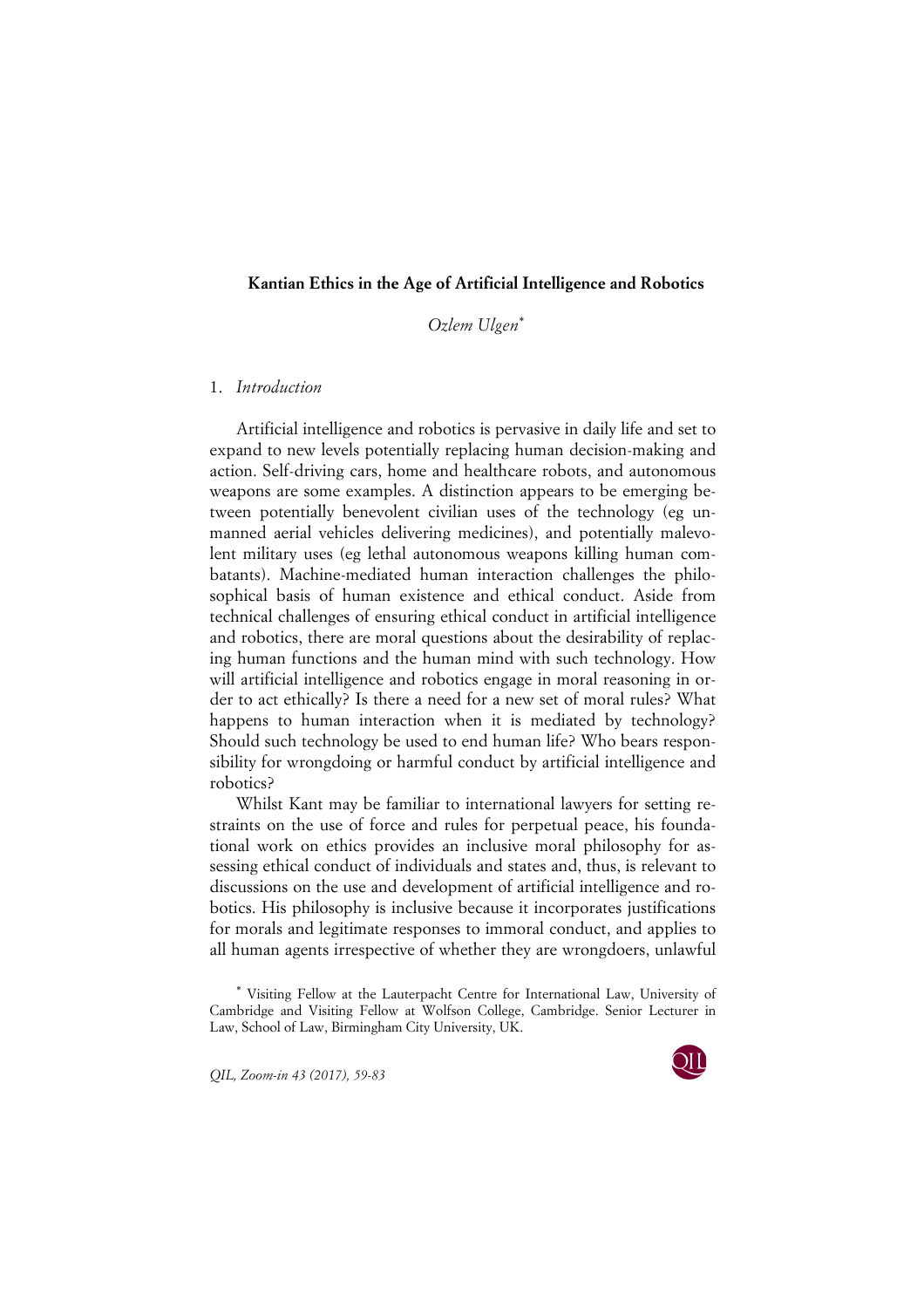combatants, or unjust enemies. Humans are at the centre of rational thinking, action, and norm-creation so that the rationale for restraints on methods and means of warfare, for example, is based on preserving human dignity as well as ensuring conditions for perpetual peace among states. Unlike utilitarian arguments which favour use of autonomous weapons on the basis of cost-benefit reasoning or the potential to save lives, Kantian ethics establish non-consequentialist and deontological rules which are good in themselves to follow and not dependent on expediency or achieving a greater public good.

Kantian ethics make two distinct contributions to the debate. First, they provide a human-centric ethical framework whereby human existence and capacity are at the centre of a norm-creating moral philosophy guiding our understanding of moral conduct. Second, the ultimate aim of Kantian ethics is practical philosophy that is relevant and applicable to achieving moral conduct.

I will seek to address the moral questions outlined above by exploring how core elements of Kantian ethics relate to use of artificial intelligence and robotics in the civilian and military spheres. Section 2 sets out and examines core elements of Kantian ethics: the categorical imperative; autonomy of the will; rational beings and rational thinking capacity; and human dignity and humanity as an end in itself. Sections 3-7 consider how these core elements apply to artificial intelligence and robotics with discussion of fully autonomous and human-machine rulegenerating approaches; types of moral reasoning; the difference between 'human will' and 'machine will'; and respecting human dignity.

# 2. *Core elements of Kantian ethics*

Kantian ethics provide a human-centric ethical framework placing human existence and capacity at the centre of a norm-creating philosophy that guides our understanding of moral conduct.<sup>1</sup> Kant's works may

<sup>&</sup>lt;sup>1</sup> See generally I Kant, *The Moral Law: Kant's Groundwork of the Metaphysic of Morals* (HJ Paton tr, Hutchinson & Co 1969); I Kant, *The Metaphysics of Morals* (Mary Gregor tr and ed, CUP 1996); I Kant, 'Toward Perpetual Peace' in M Gregor (ed and tr), *Practical Philosophy* (CUP 1996); I Kant, *Critique of Pure Reason* (Paul Guyer and

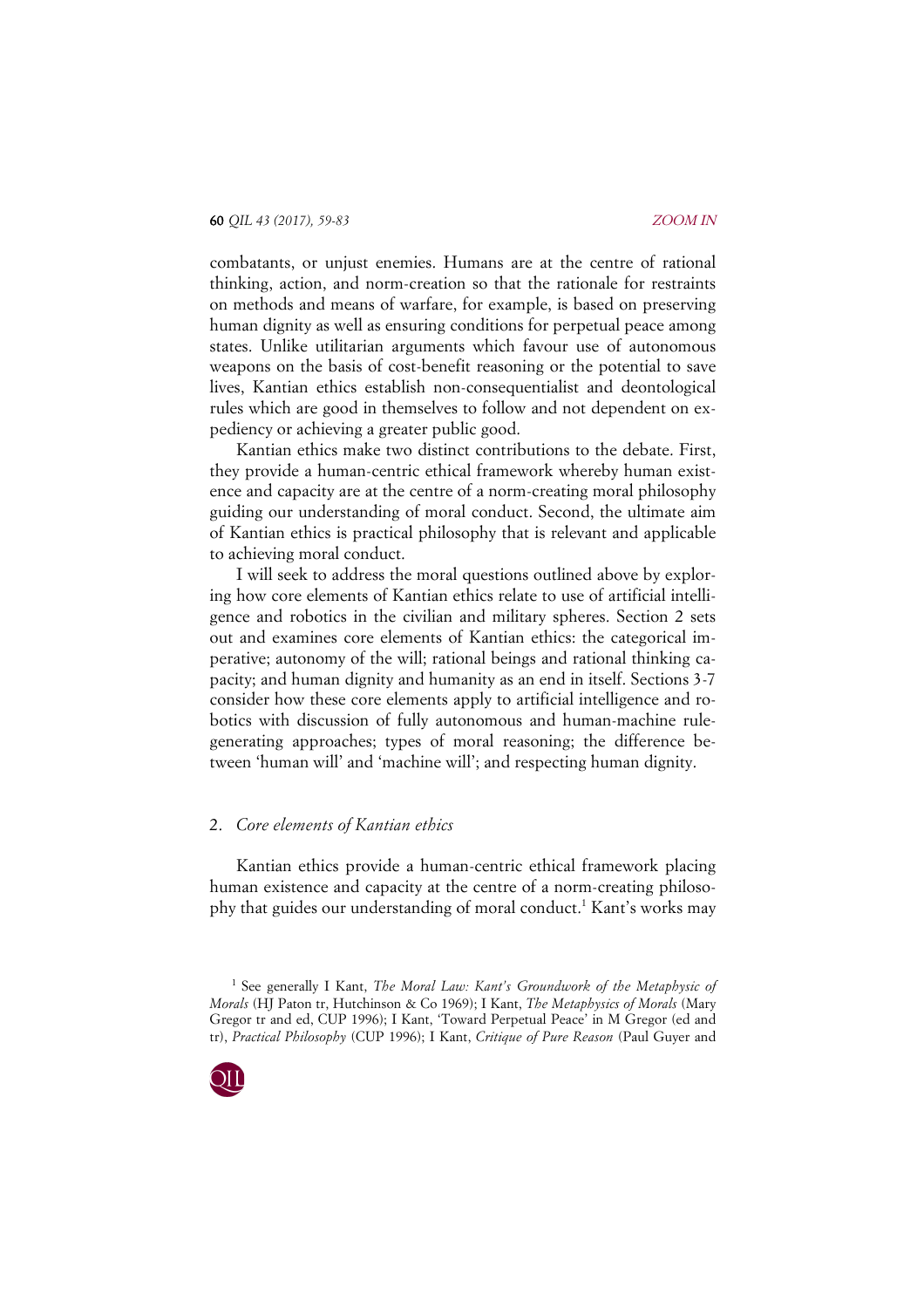be criticised for being dense and opaque, but his ultimate aim was practical philosophy that may lead to the creation of norms or rules capable of practical implementation. The following core elements of Kantian ethics, which establish the human-centric ethical framework, are examined: the categorical imperative; autonomy of the will; rational beings and rational thinking capacity; and human dignity and humanity as an end in itself.

# 2.1. *Moral rules capable of universalisation – the categorical imperative*

A fundamental starting point of Kantian ethics is Kant's 'categorical imperative' concept underpinning every moral judgment and determining moral duties. This helps us understand how morality of action in international society can be judged on the basis of underlying rules. The categorical imperative is a rule of intrinsic value<sup>2</sup> that is based on reason, prescribing objectives and constraints on conduct whether we desire these or not.<sup>3</sup> Kant's main formulation of the categorical imperative – 'act only on that maxim through which you can at the same time will that it should become a universal law<sup>4</sup> – sets a test for identifying rules of intrinsic value: if a person acts according to a maxim believing it to be morally correct and desiring it to become universal law, the maxim may constitute a categorical imperative.<sup>5</sup> Another formulation is  $-$  'act in such a way that you always treat humanity, whether in your own per-

Allen Wood trs, CUP 1998); I Kant, *Critique of the Power of Judgment* (Paul Guyer ed, Paul Guyer and Eric Matthews trs, CUP 2000).

 $2$  Kant expresses the intrinsic value in categorical imperatives as 'if the action is represented as *good in itself* and therefore as necessary' (emphasis added), Kant, *The Moral Law* (n 1) 78 para 414.

<sup>3</sup> Kant refers to an 'imperative' as a 'command of reason' which produces objective principles that any rational person would follow if reason had full control over their choice. A 'categorical' imperative has intrinsic value because it is not concerned with the matter of the action and its presumed results 'but with its form and with the principle from which it follows; and what is essentially good in the action consists in the mental disposition, let the consequences be what they may'. Kant, *The Moral Law* (n 1) 77 para 413, 78 para 414, 80 para 416.

<sup>4</sup> ibid 84 para 421.

<sup>5</sup> D McNaughton, P Rawling, 'Deontology' in David Copp (ed), *The Oxford Handbook of Ethical Theory* (OUP 2007) 436-437.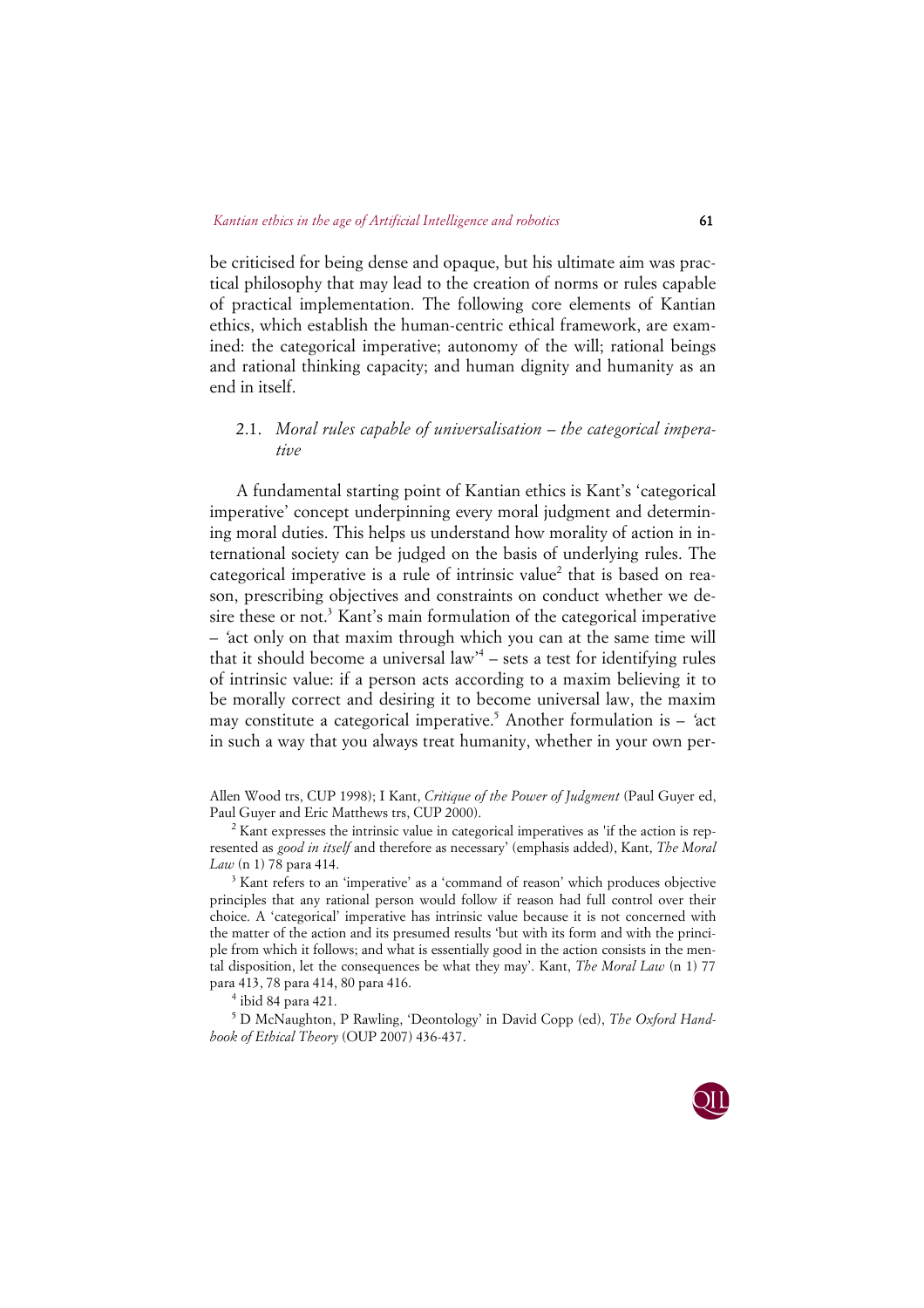son or in the person of any other, never simply as a means, but always at the same time as an end'. <sup>6</sup> The categorical imperative sets objectives to create certainty of action, imposes constraints on subjective desires, and is capable of universalisation.<sup>7</sup> It is distinguishable from 'hypothetical imperatives' which are based on personal free will and subjective desires, without any constraints, and therefore not capable of universalisation.<sup>8</sup>

A rule capable of universalisation derives from human rational thinking capacity<sup>9</sup> and constrained free will<sup>10</sup> (more on these concepts later). It is fundamentally beneficial to humankind (good *qua* human $kind$ ,<sup>11</sup> and excludes rules of personal choice without wider appeal. This makes it more difficult for any individual or group to exert personal or particular beliefs disguised as moral rules. The rule needs to be inherently desirable, doable, and valuable for it to be capable of universalisation. O'Neill's principle of followability in relation to practical reasoning explains how a rule becomes 'doable'. First, the rule must be followable by others in thought; it must be intelligible to them. Second, the rule must be action guiding; it must also aim to recommend or pre-

<sup>6</sup> Kant, *The Moral Law* (n 1) 91 para 429.

<sup>7</sup> 'Universalisation' in this context means a rule that becomes morally permissible for everyone to act on. See Kant's references to 'universal law' and 'universal law of nature', Kant, *The Moral Law* (n 1) 83-86 paras 421-423. A modern version of universalisation is Rawl's 'original position' behind a 'veil of ignorance', J Rawls, *A Theory of Justice* (OUP 1999) 15-19.

<sup>8</sup> Kant, *The Moral Law* (n 1) 78-80 paras 414-417.

<sup>9</sup> For Kant only rational agents have the capacity to act according to their ideas of laws because they are able to set objectives and act on them, Kant, *The Moral Law* (n 1) 76 para 412, 99 para 437.

 $10$  The idea of constrained free will relates to rational agents being free to make decisions and take actions based on morals, which act as constraints on purely subjective or personal motives, Kant, *The Moral Law* (n 1) 93-94 paras 431-432, 107-109 paras 446- 449.

 $11$  Note different conceptions of 'good' in utilitarianism (eg a right action is one that maximises the greater good) and Aristotelian virtue ethics (eg human good from a lifetime of virtuous achievements leading to human flourishing): J Bentham, *An Introduction to the Principles of Morals and Legislation* (first published [1781], Batoche Books 2000); J Stuart Mill, 'Utilitarianism' in M Warnock (ed), *Utilitarianism* (Fontana 1973); Aristotle, *Nicomachean Ethics* Book I (H Rackham tr, Harvard UP 2014) 33 para 16; TD Roche, 'Happiness and the External Goods' in Ronald Polansky (ed), *Cambridge Companion to Aristotle's Nicomachean Ethics* (CUP 2014) ch 3.

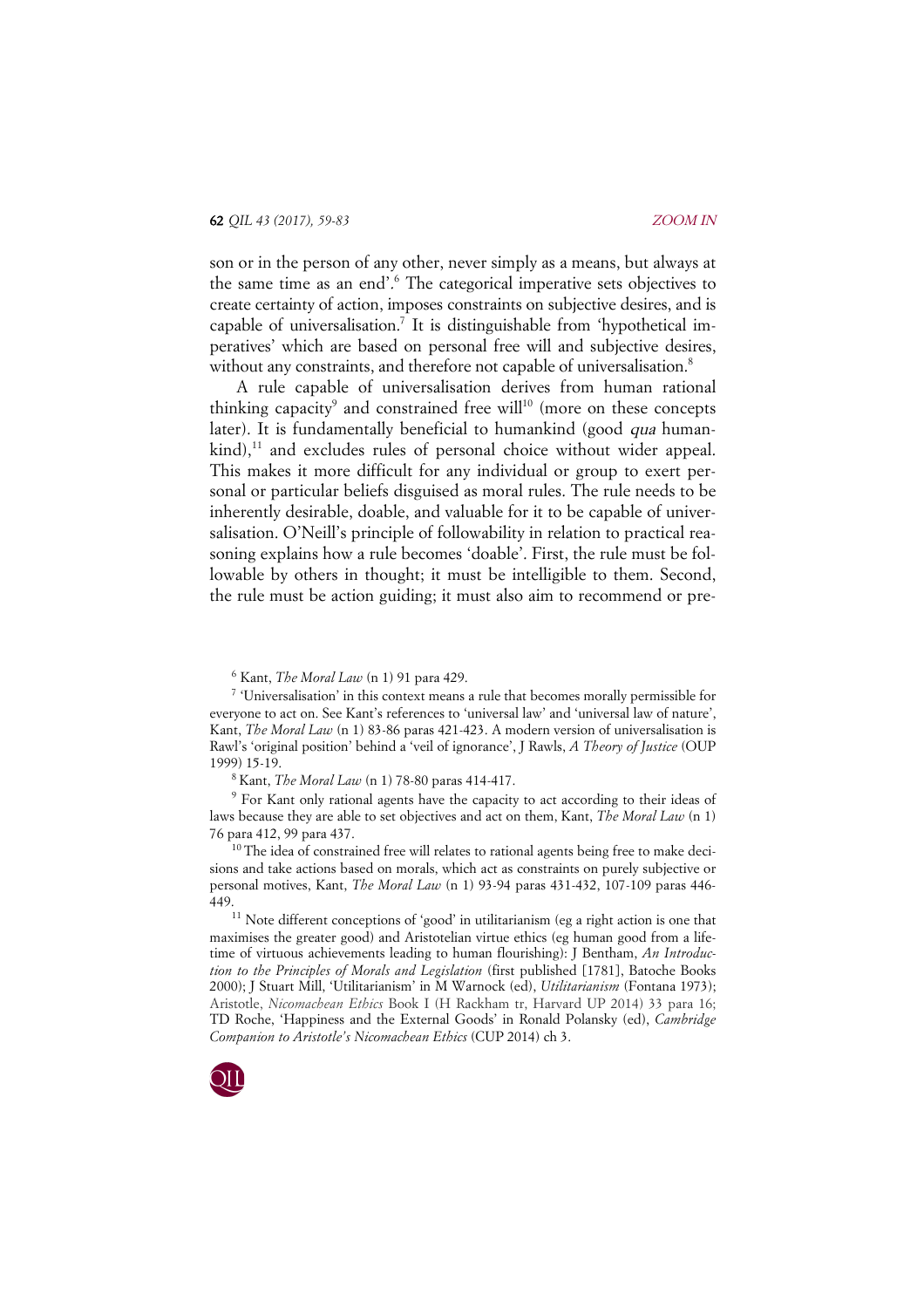scribe action, to warn against or proscribe action.<sup>12</sup> Some examples of rules capable of universalisation may assist here.

There is a general duty not to harm others.<sup>13</sup> It is inherently desirable for humans not to be harmed in the normal course of interaction so that they can freely exist and function properly. It is inherently doable because, apart from exceptional circumstances of warfare, emergency, medical intervention, and self-defence, harm is not a necessary condition for human existence or fulfilment. The duty not to harm others is fundamentally beneficial to humankind, protecting our physical and mental wellbeing, and valuing our existence as rational beings with free will.

The duty not to steal is another rule. I believe that stealing is wrong and therefore I will not steal. Is my personal belief capable of universalisation as a rule? The answer must be yes. I may have personal reasons for not stealing, such as maintaining an honest reputation, but my belief is also fundamentally beneficial to humankind. If stealing were morally correct there would be lack of trust in human interaction, unpredictability of taking anything from anyone at any time, insecurity of ownership, and instability of not knowing what belongs to us.

Lying promises is an example of something that is not capable of universalisation.<sup>14</sup> I make a promise but I am lying when I do so because I have no intention of keeping the promise. Maybe that is part of my belief system. Maybe I believe it is morally correct. But is my belief capable of universalisation as a rule? The answer must be no. If everyone conducted their affairs by making promises then breaking them it would defeat the purpose of making promises in the first place. People would soon realize that promises are worthless and would not trust one

<sup>13</sup> See generally, Kant, *The Moral Law* (n 1); Kant, *The Metaphysics* (n 1) 209-210 paras 6:462-6:464 on the general duty of respect towards others and prohibition of 'disgraceful punishments that dishonour humanity itself'; Rawls (n 7) 98-101 on 'natural duties' including the duty not to harm or injure others; A Linklater, *The Problem of Harm in World Politics: Theoretical Investigations* (CUP 2011) on the principle of humaneness and prevention of unnecessary harm in global ethics; A Linklater, 'Cosmopolitan Harm Conventions' in S Vertovec and R Cohen (eds), *Conceiving Cosmopolitanism: Theory, Context, and Practice* (OUP 2002) on duty to prevent harm in international society under 'cosmopolitan harm conventions'.

<sup>14</sup> See Kant, *The Moral Law* (n 1) 85 para 422 using the example of false promises to illustrate a maxim that cannot be universalised because it would necessarily destroy itself.



<sup>12</sup> O O'Neill, *Towards Justice and Virtue* (CUP 1996) 57.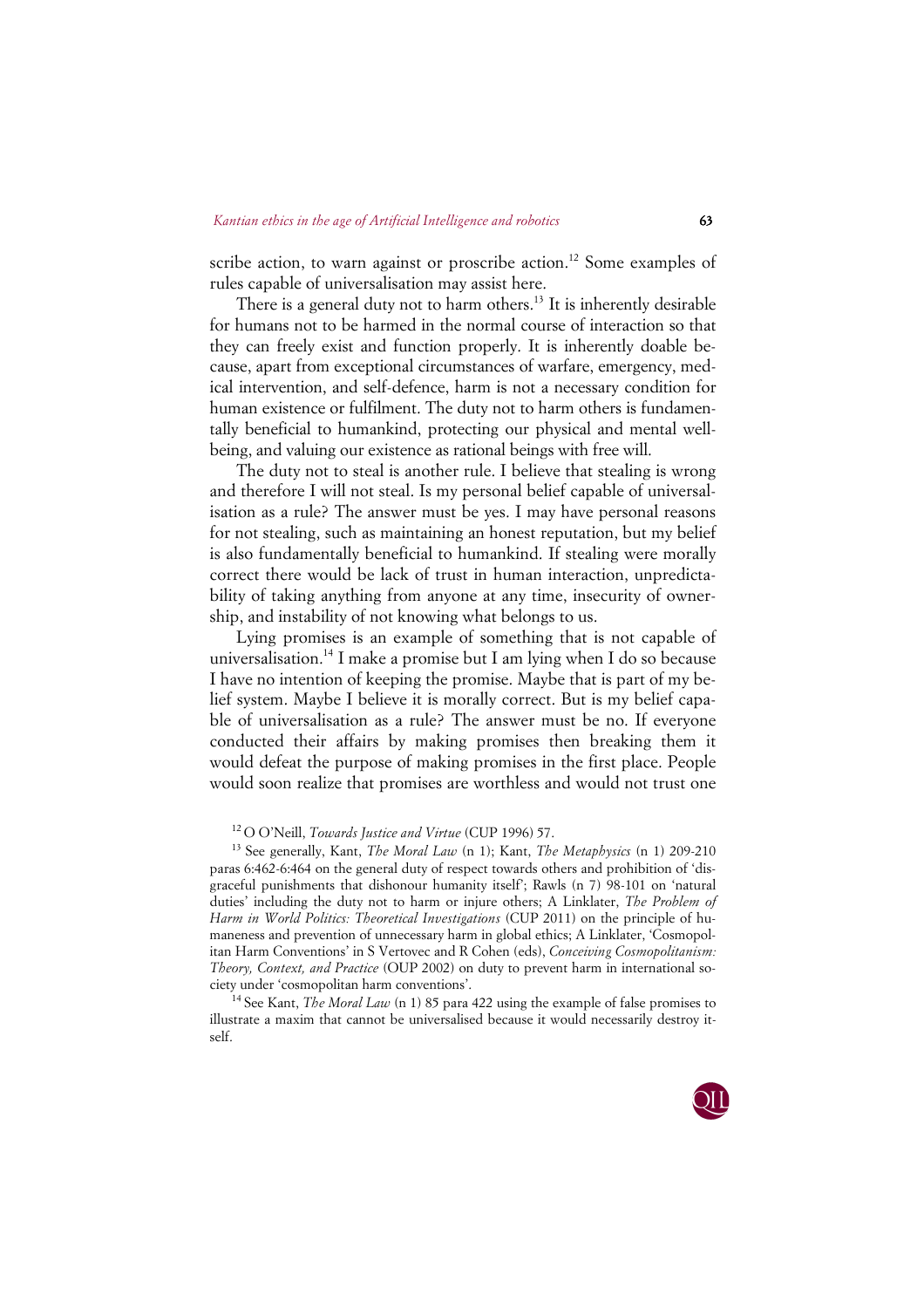another, making it difficult to interact and enter into contractual agreements.

Some criticism may be levelled at the categorical imperative.15 First, it seems an indeterminate and potentially chaotic means of creating rules if any self-determined personal conduct can be elevated to the status of a moral rule. It is unclear how wider acceptance or 'universalisation' of the rule is determined. Is it determined by the person acting according to a maxim they believe to be moral and capable of universalisation? Or does it require public affirmation and confirmation through conduct or some other means? Kant's main formulation of the categorical imperative is intended to create normativity in moral conduct so that it would not make sense to restrict the determination of universalisation to personal or private assessment. Thus, categorical imperative rules must be capable of being 'public and shareable'.16 One's own reasoning and the reasoning of others are of equal importance in assessing whether a particular moral rule is capable of universalisation. In this sense Kant's categorical imperative is more restrictive and stringent than initially appears.

Second, Kant conceptualised morality on the basis of rational human beings; that the world consists of humans *capable* of acting rationally. Yet we know humans do not always act rationally, and one person's belief in the morality of their conduct does not necessarily extend to others. Closer scrutiny of Kant's works reveals an understanding and accommodation for the possibility of irrational conduct and wrongdoing, not detrimental to the human-centric ethical framework.<sup>17</sup> It is the *capacity* for rational conduct rather than *actual* rational conduct that enables rules capable of universalisation to emerge.

Third, Kant's human-centric approach appears to provide limited scope for establishing rules governing conduct towards non-human animals and inanimate objects (eg cultural heritage; property; personal possessions; the environment). But again, Kant makes reference to rules prohibiting wanton cruelty to animals, and wanton destruction of inan-

 $17$  See eg Kant's acceptance of the dignity of wrongdoers and the need not to mistreatment or hold them in contempt, Kant, *The Metaphysics* (1996) (n 1) 105-109, 209- 210.



<sup>15</sup> See generally, I Kant, *Groundwork for the Metaphysics of Morals* (Thomas E Hill and Arnulf Zweig tr and eds, OUP 2002) 60-65.

<sup>16</sup> C Korsgaard, *The Sources of Normativity* (CUP 1996) 136.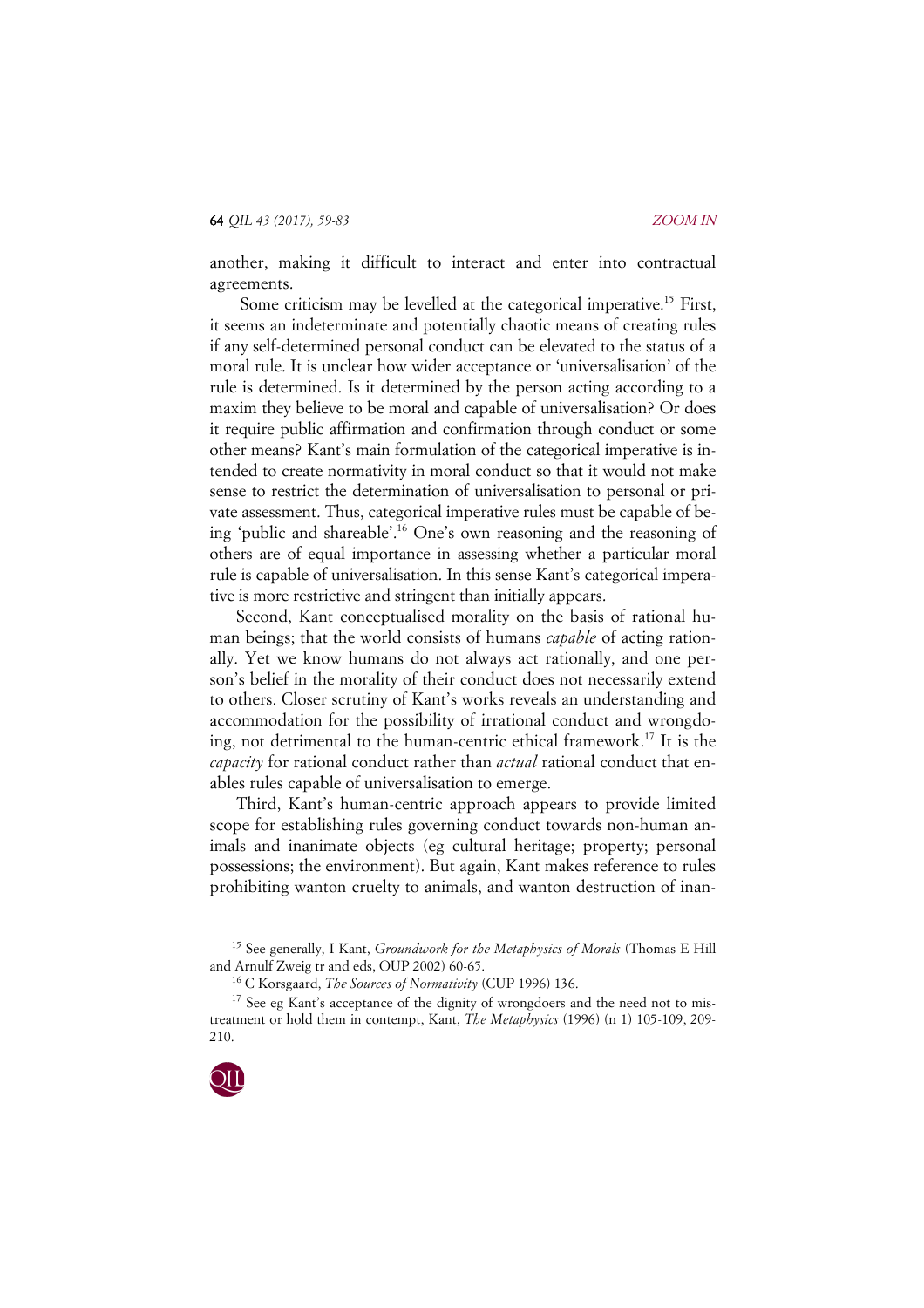imate objects during warfare (including infrastructure, municipal buildings, and housing).18 Such rules derive from the categorical imperative to treat humanity, whether in your own person or in the person of any other, never simply as a means, but always at the same time as an end. Not being cruel to animals and not destroying inanimate objects upholds personal human dignity and, therefore, treats humanity as an end rather than a means to engage in personal desires. Although this is still a human-centric approach in that ethical conduct towards animals and inanimate objects is governed by the need to maintain human dignity, it does show Kant's appreciation of a wider perspective to potential beneficiaries of moral rules.

The categorical imperative explains *how* to identify rules capable of universalisation but does not explain *why* we should 'will' them to become 'universal law'. Kant develops concepts such as 'autonomy of the will', 'rational beings', and 'humanity as an end itself', to consider what motivates people to act and what may be the ultimate aim of moral action.

## 2.2. *Autonomy of the will*

Kant defines autonomy of the will as 'the property the will has of being a law to itself (independently of every property belonging to the object of volition)'. <sup>19</sup> Moral conduct and a sense of duty towards rules derive not from external factors (eg sanctions imposed by the state) but the human will acting autonomously to provide reason. Thus, autonomy of the will refers to 'the will of every rational being as a will which makes universal law'. <sup>20</sup> This may sound chaotic and advocating freedom for humans to do as they please but the autonomy principle is necessarily limited by the requirement that any rule chosen must be capable of universalisation. Kant explains this as 'never to choose except in such a way that in the same volition the maxims of your choice are also present as universal law'. <sup>21</sup> Such rule-making or universal law-making capacity is

 ibid 192-193. Kant, *The Moral Law* (n 1) 101 para 440. ibid 94 para 432. ibid 101 para 440.

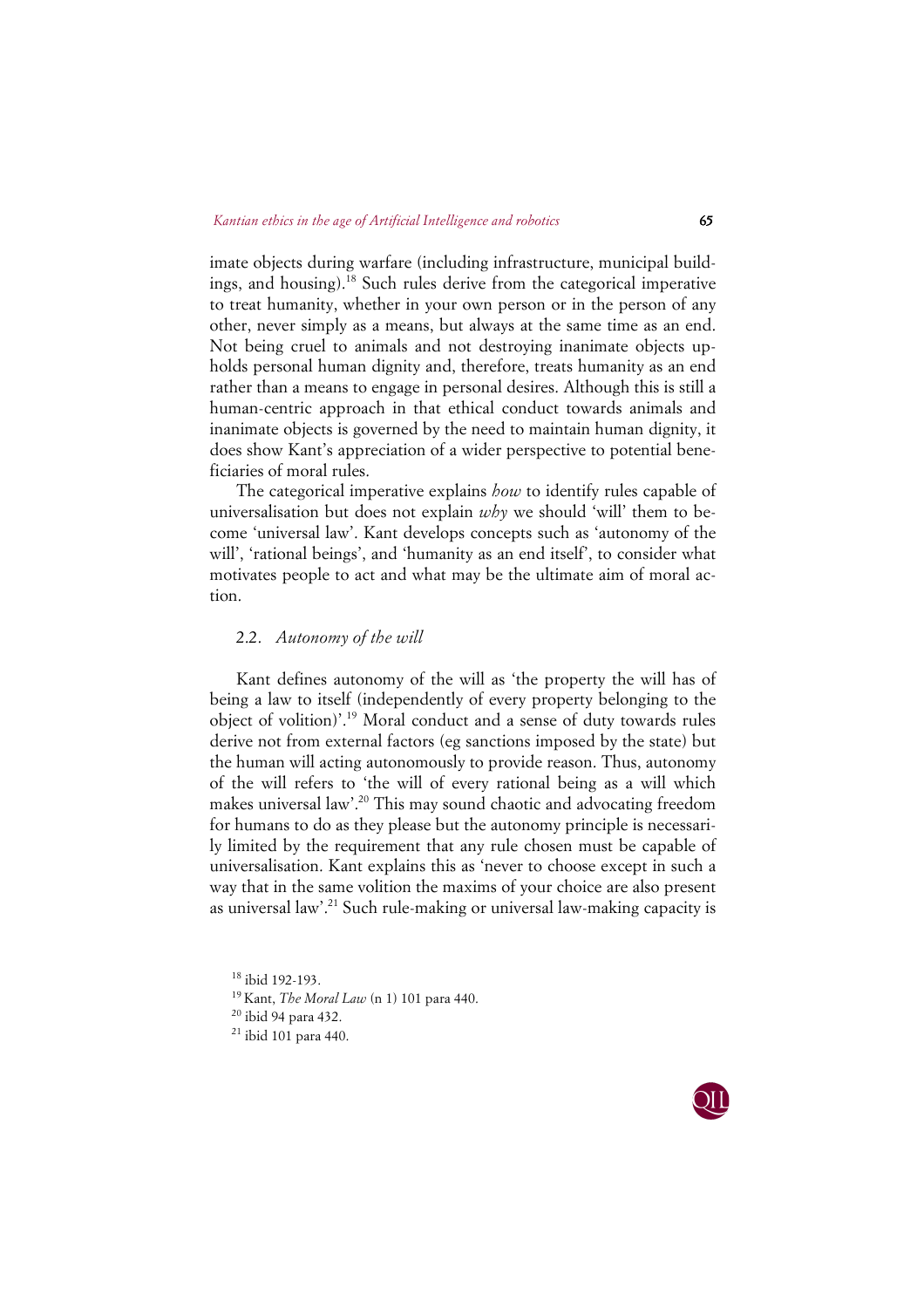independent from personal desires and inclinations.<sup>22</sup> But how is it possible to legislate without relying on desires and inclinations? Surely even an objective legislator at some point succumbs to personal inclinations? Kant considers personal motives as part of the deliberative process of a rational being's autonomy of the will; if these can be reconciled with rules that are capable of universalisation then they are permissible.<sup>23</sup>

Autonomy of the will is the motivator for making and abiding by moral rules that can lead to personal and wider societal freedom. Kant expresses this in terms of mutual reciprocity in rule-making and rule adherence: 'A rational being belongs to the kingdom of ends as a member, when, although he makes its universal laws, he is also himself subject to these laws'. <sup>24</sup> So there is an inner aspect relating to personal benefit, and an outer aspect concerning wider benefit to humankind. Personal self-worth and dignity are derived from participation in a rulemaking process, and freely choosing to be bound by the rules created. Wider benefit to humankind derives from respecting the freedom of rational beings to exercise reason in making rules.

Conceptualising autonomy of the will as intrinsic to rational beings engaging in universal rule-making leads Kant to consider an ideal state of moral conduct in what he refers to as 'the kingdom of ends'. This is 'a systematic union of different rational beings under common laws'. <sup>25</sup> It is a misconception that Kant advocated for world government in contradiction to the autonomy of the will. He opposed the idea of world government referring to it as a 'soulless despotism' not in accord with reason or the freedom of states.<sup>26</sup> 'The kingdom of ends' at the individual and societal level concerns the emergence of a community of rational beings engaging in universal rule-making that ensures moral conduct. It is mirrored at the international level by Kant's idea of a 'federative union of states' agreeing to peaceful conduct of their affairs in order to secure freedom and rights.<sup>27</sup> It is an ideal that provides a reason for hav-

<sup>22</sup> ibid 96 para 434.

 $^{27}$  ibid 8:356, 8:367, 8:385. For an excellent account of Kant's transitional approach to securing perpetual peace through a 'federative union of states' see C Corradetti,



<sup>&</sup>lt;sup>23</sup> See eg Kant's discussion of heteronomy of the will, ibid 102-106 paras 441-444.

<sup>24</sup> ibid 95 para 434.

<sup>25</sup> ibid 95 para 433.

<sup>26</sup> I Kant, 'Toward Perpetual Peace' in M Gregor (ed and tr), *Practical Philosophy* (CUP 1996) 8:367.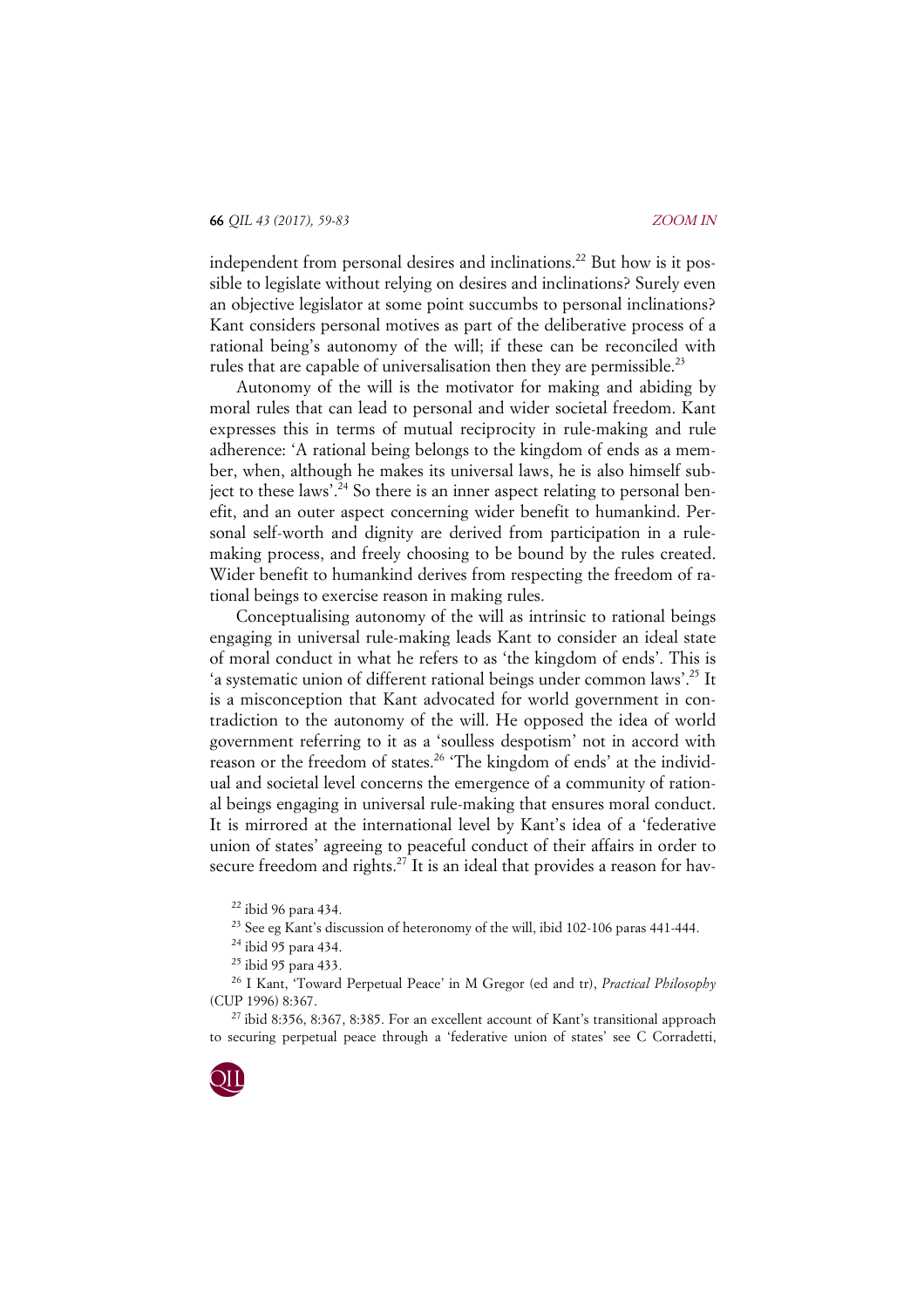ing morals and is intended to motivate and inspire moral conduct. This seems abstract and far removed from the reality of disagreements and differences that occur in rule-making. It does not address how differences may be resolved and assumes rational beings will adopt non-selfserving motives to create moral rules.<sup>28</sup> But abstraction, to an extent, is necessary to make sense of the elements that make up moral human conduct separate from purely expedient, personal, and selfish reasons. Abstraction enables forward-thinking through reasoning of what *ought* to constitute moral conduct rather than what actually is.<sup>29</sup> Autonomy of the will shows how humans have a capacity and disposition to choose and make moral rules, irrespective of the actual action taken, leading to a greater sense of individual and community freedom, dignity, and moral authority.<sup>30</sup>

## 2.3. *Rational beings and rational thinking capacity*

As we have already seen, the 'rational being' or 'rational agent' is the primary subject in Kant's analysis of how moral conduct emerges. 'Rational being' refers to the human capacity to understand and reason, which leads to action or conduct.<sup>31</sup> There are four defining features of Kantian rational agency: (i) capacity to understand and reason; (ii) capacity to set and be subject to universal moral rules; (iii) practical reasoning; and (iv) self-reflective and deliberative capacity. Rational beings have the capacity to understand and reason so they can set 'ends'; ob-

'Kant's Legacy and the Idea of a Transitional Jus Cosmopoliticum' (2016) 29 Ratio Juris 105–121.

<sup>28</sup> For detailed consideration of these criticisms see TE Hill, *Respect, Pluralism, and Justice: Kantian Perspectives* (OUP 2000) 33-56, 87-118 and 200-236; C Korsgaard, *Creating the Kingdom of Ends* (CUP 1999) 188-221.

<sup>29</sup> See Kant's distinction between the *noumenal world* (based on thinking about the world in terms of understanding, rationality, and freedom to explore possibilities), and the phenomenal world (based on knowing the world in so far as it is given to the senses), I Kant, *Critique of Pure Reason* (Paul Guyer and Allen Wood trs, CUP 1998) A235- 260/B294-315.

<sup>30</sup> See A Reath, 'Autonomy of the Will as the Foundation of Morality' in A Reath, *Agency and Autonomy in Kant's Moral Theory: Selected Essays* (OUP 2006) ch 5.

<sup>31</sup> See A Reath, 'The Categorical Imperative and Kant's Conception of Practical Rationality' ch 3.

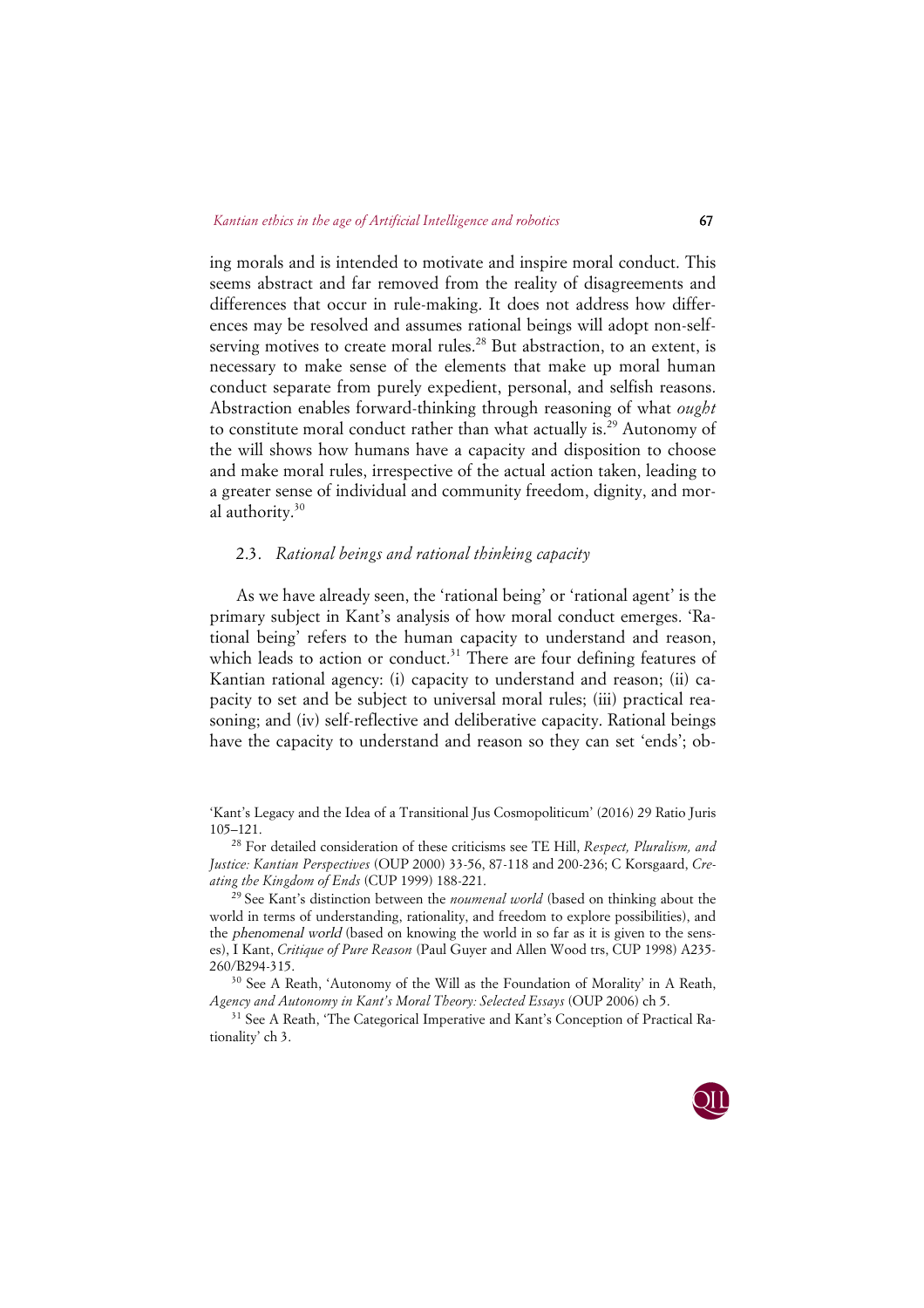jectives or justifications and reasons for certain actions.<sup>32</sup> Reasons or justifications for moral rules can be referred to as the 'normativity' element of Kant's categorical imperative; if an act is morally wrong, then there is some genuinely normative reason not to do it.<sup>33</sup> Only rational beings with autonomy of the will may set universal rules and be subject to them.34 As mentioned above, autonomy of the will relates to the capacity to freely act according to principles provided by reason. Reason is 'the faculty that provides the principles of cognition *a priori* [knowledge that is independent of any experience]'. <sup>35</sup> Rational beings will engage in universal rule-making independent of personal desires and inclinations. A rational being belongs to the 'intelligible world' <sup>36</sup> and the only way he can make sense of his own will is through the idea of freedom.<sup>37</sup> Practical reasoning enables setting ends that are moral commands for a person to raise himself from 'the crude state of his nature … and more and more toward humanity'. <sup>38</sup> Finally, rational beings have a self-reflective and deliberative capacity which enables consideration and choice of options before taking action.<sup>39</sup> The basis of this deliberative capacity is a sense of freedom; a rational being cannot make decisions to act without feeling they are free to make the choice:

'reason creates the idea of a spontaneity, which could start to act from itself, without needing to be preceded by any other cause that in turn determines it to action according to the law of causal connection'.<sup>40</sup>

According to Kant, judgment, the faculty of thinking the particular as contained under the universal (rule, principle, or law), is an 'inter-

<sup>32</sup> Kant (1969) (n 1) 90-91 paras 428-429, 99 para 438.

<sup>33</sup> S Darwall, 'Morality and Practical Reason: A Kantian Approach' in D Copp (ed), *The Oxford Handbook of Ethical Theory* (OUP 2007) 282.

<sup>34</sup> Kant, *The Moral Law* (n 1) 93-94 paras 431-432, 107-109 paras 446-448.

<sup>37</sup> Kant, *The Moral Law* (n 1) 113 para 453.

<sup>39</sup> See Korsgaard on the 'deliberative perspective' of Kantian rational agency (n 16) 100, 128-129.

<sup>40</sup> Kant (n 29) A533/B561.



<sup>35</sup> Kant (n 29) A11/B24.

 $36$  See Kant's discussion of the *phenomenal world* (n 29).

<sup>38</sup> Kant, *The Metaphysics* (n 1) 151 para 6:387.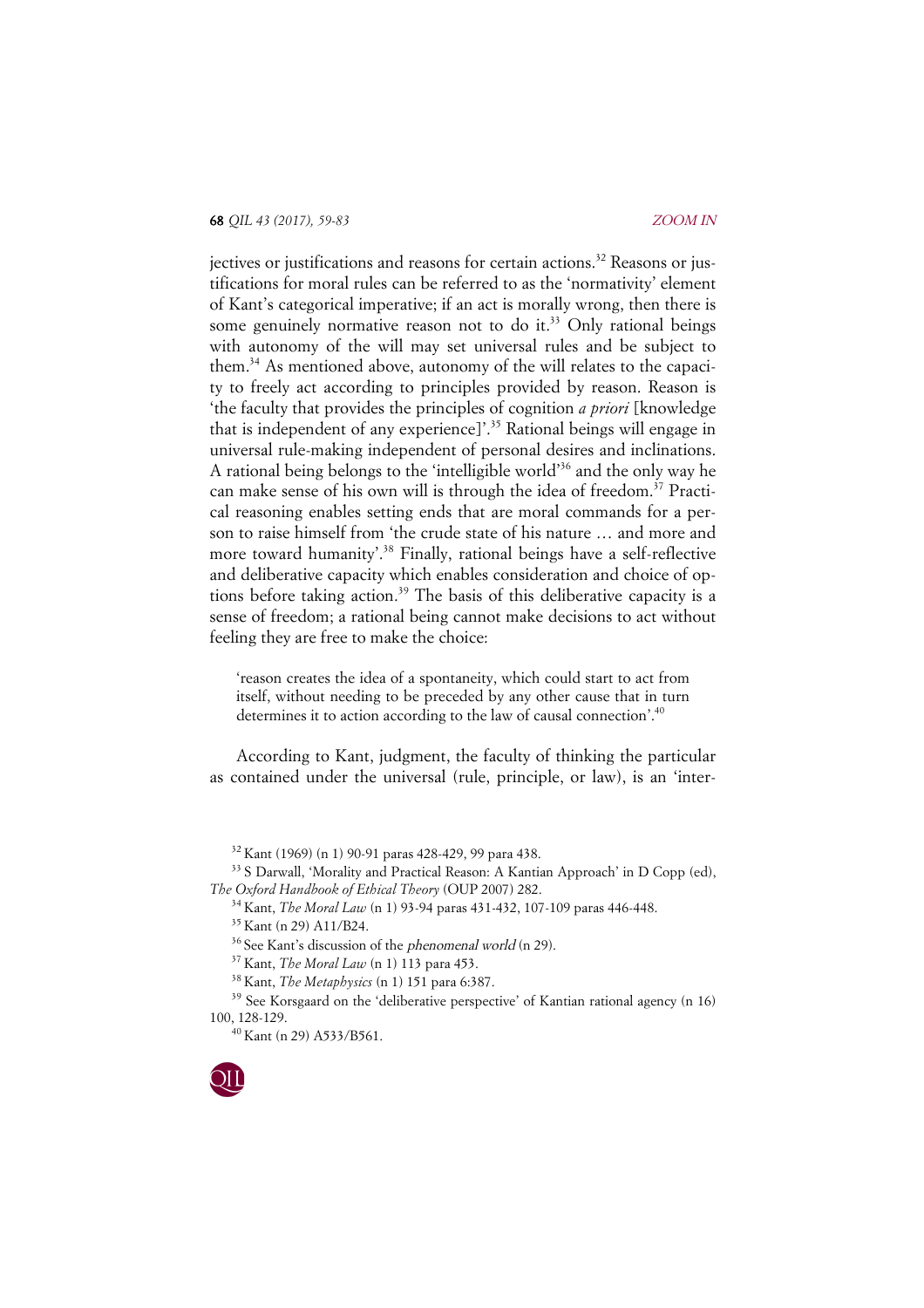mediary between understanding and reason'. <sup>41</sup> Judgment relates to human perceptual, social and interactional competencies that enable deciding whether something particular falls within a general rule.<sup>42</sup> Rational beings acquire knowledge by making 'analytic judgments', in which the predicate is contained in a concept of the subject, and 'synthetic judgments', in which the predicate is external to the subject and adds something new to our conception of it.<sup>43</sup> Both types of judgment are necessary. But synthetic judgments enable us to understand concepts such as freedom and autonomy of the will, without necessarily experiencing or having prior knowledge of these, and to formulate objective moral rules capable of universalisation.

The deliberative rational agency of humans has been referred to as a 'practical identity' which enables some normative conception of ourselves as 'something over and above all [personal] desires' who choose which desires to act on.<sup>44</sup> Deliberative and self-reflective qualities enable humans to make decisions, and create moral and legal norms. Such qualities form part of 'human central thinking activities' involving the ability to feel, think and evaluate, and the capacity to adhere to a valuebased system in which violence is not the norm governing human relations.<sup>45</sup>

<sup>41</sup> I Kant, *Critique of the Power of Judgment* (Paul Guyer ed, Paul Guyer and Eric Matthews trs, CUP 2000) 64 para 5:177, 66 para 5:179.

<sup>42</sup> See eg L Suchman, *Plans and Situated Actions: The Problem of Human-Machine Communication* (Xerox Corporation 1985) studies perceptual, social and interactional competencies that are the basis for associated human activities, and how humans exercise judgment through self-direction that cannot be specified in a rule; J Weizenbaum, *Computer Power and Human Reason: From Judgment to Calculation* (WH Freeman & Company 1976) especially ch 8 refers to judgment as wisdom which only human beings possess because they have to 'confront genuine human problems in human terms'.

 $43$  Kant (n 29) A7/B11. Eg 'All bodies are extended' is an analytic judgment whereas 'All bodies are heavy' is a synthetic judgment because it requires additional thinking as to how 'heavy' relates to the concept of a body.

<sup>44</sup> Korsgaard (n 16) 100.

<sup>45</sup> O Ulgen, 'Human Dignity in an Age of Autonomous Weapons: Are We in Danger of Losing an 'Elementary Consideration of Humanity'?' (2016) 8(9) ESIL Conference Paper Series 1-19, 7-8 <https://papers.ssrn.com/sol3/papers.cfm?abstract\_id =2912002> (forthcoming in OUP edited collection – updated copy with author); O Ulgen, 'Autonomous UAV and Removal of Human Central Thinking Activities: Implications for Legitimate Targeting, Proportionality, and Unnecessary Suffering' (forthcoming) 1-45.

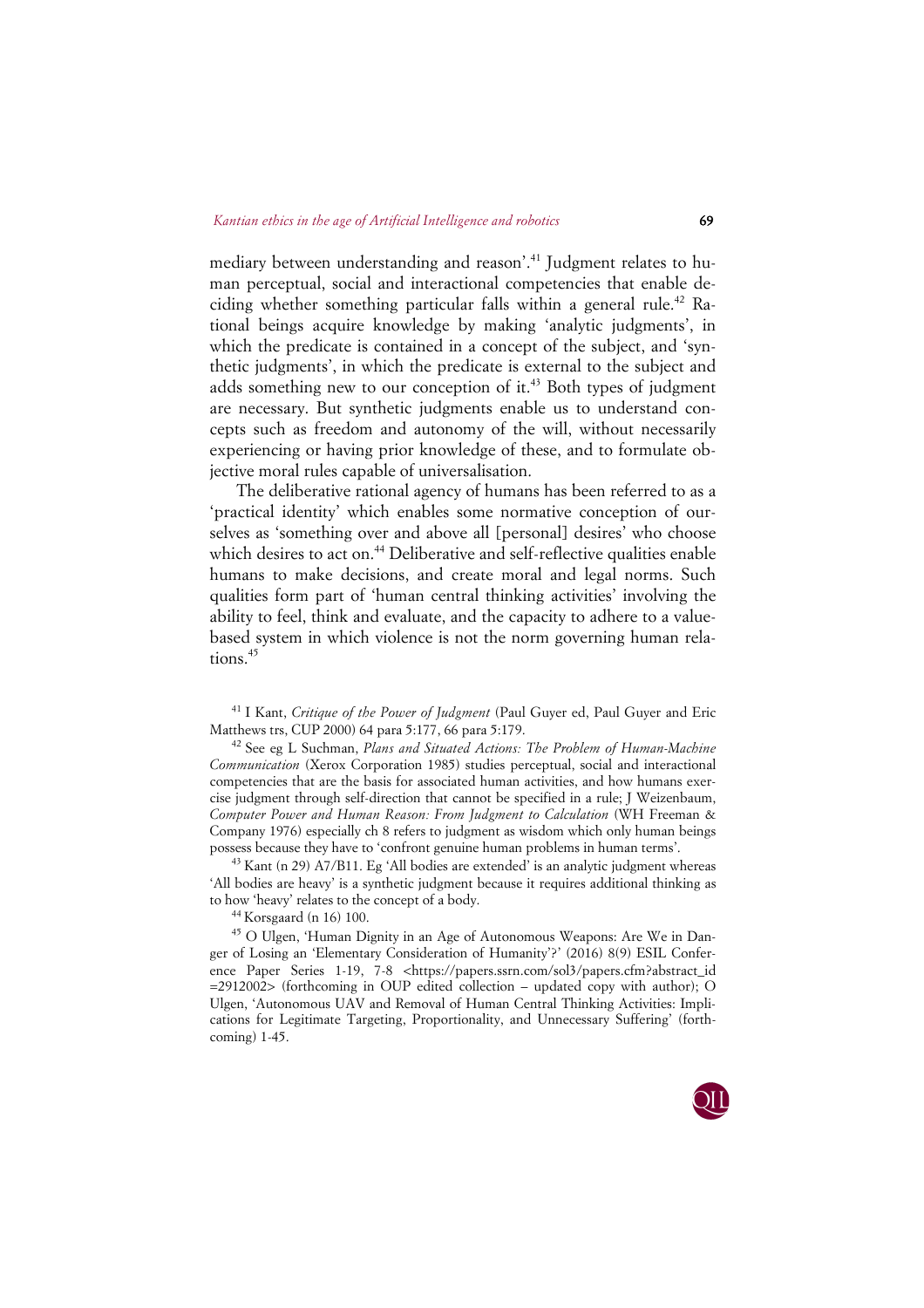## 2.4. *Human dignity and humanity as an end in itself*

Kant's moral theory encourages a transcendent value-based ethics through the idea that rational beings should act in a way that treats humanity as an end in itself.<sup>46</sup> Humanity as an end in itself is expressed in Kant's maxim, 'act in such a way that you always treat humanity, whether in your own person or in the person of any other, never simply as a means but always at the same time as an end'.<sup>47</sup> What does it mean to treat humanity as an end in itself? It is based on Kant's human-centric approach and essentially relates to recognising and upholding the status and value of human dignity. Not treating humans as mere means to ends is the Kantian notion of human dignity. It is the basis to all moral conduct and the means by which humans represent objective rather than relative ends. Relative ends are values based on personal desires, wants, hopes, and ambitions. They are easily replaced and replaceable. Objective ends, however, cannot be replaced with an equivalent. They are reasons for morals governing human conduct which are capable of universalisation and valid for all rational beings. If humans are objective ends they cannot be replaced by relative ends, which are transitory and subjective, and based on wants, hopes, and desires. Objective ends are superior because they possess a particular moral value; dignity.<sup>48</sup>

Human dignity is a pervasive idea in international human rights law and many constitutions, sometimes expressed as a right in itself or as a moral value informing other substantive rights.<sup>49</sup> It is given expression

<sup>49</sup> 1948 Universal Declaration of Human Rights, Preamble and arts 1, 22, 23(3); 1966 International Covenant on Civil and Political Rights, art 10; 1966 International Covenant on Economic, Social and Cultural Rights, art 13; 1965 Convention on the Elimination of All Forms of Racial Discrimination, 1979 Convention on the Elimination of All Forms of Discrimination Against Women; 1984 Convention Against Torture and Other Cruel, Inhuman or Degrading Treatment or Punishment, Preamble; 1989 Convention on the Rights of the Child, Preamble and arts 23, 28, 37, 39, 40; 2006 Convention on the Rights of Persons with Disabilities, Preamble and arts 1, 3(a), 8(1)(a), 16(4), 24(1)(a), 25(d); 1978 Spanish Constitution, s 10(1); 1949 German Basic Law, arts 1(1) (as a duty), 79(3) (amendment to the duty is inadmissible); 1996 South African Constitution, s 1 (as a constitutional value), s 10 (as a right); see also P Carozza,



<sup>46</sup> See eg Kant, *The Moral Law* (n 1) 90-93 paras 427-430.

<sup>47</sup> ibid 91 para 429.

<sup>48</sup> ibid 90-91 paras 428-429.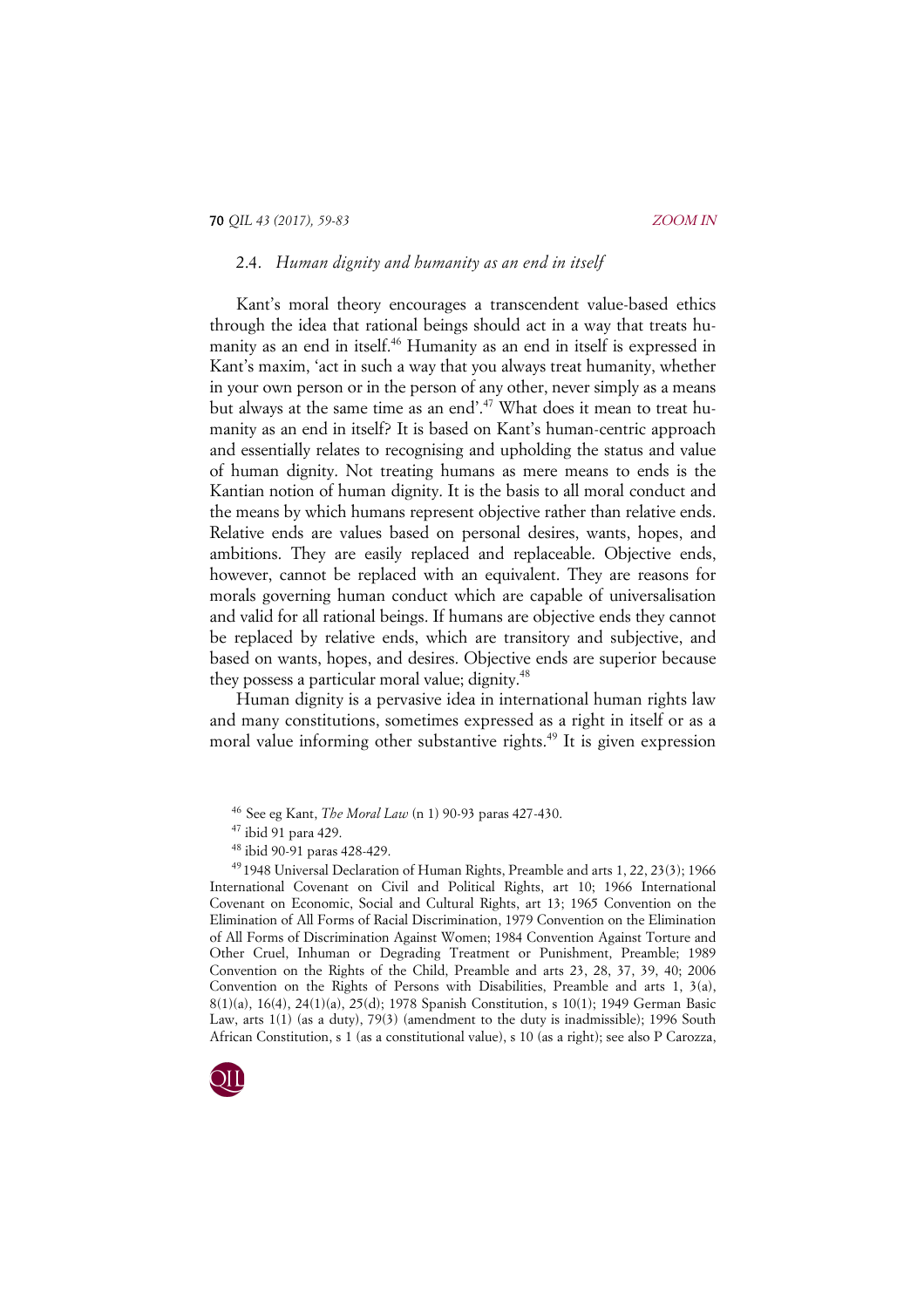as an elementary consideration of humanity in the Martens Clause; a fundamental principle of customary international law protecting civilians and combatants in all circumstances not regulated by international law.50 Human dignity as a transcendent value-based ethic is an important basis for deontological thinking as it enables conceptualisation of morality beyond the individual, group or nation-state to encompass the wider world. It means that rather than devising outcome-based rules, the rule-making process is prospective and aspirational in terms of what humanity should aim for.

Treating humanity as an end in itself in the Kantian sense means recognising rational beings have intrinsic worth and a self-determining capacity to decide whether or not to do something. They are not mere objects or things to be manipulated, used or discarded on the basis of relative ends (eg personal wants, desires, hopes, and ambitions). So humanity's intrinsic value is not dependent on personal characteristics.<sup>51</sup> Human dignity gives a person a reason for doing or not doing something. That reason takes precedence over all others. It means setting moral and rational limits to the way we treat people in pursuit of relative ends.<sup>52</sup>

Having considered core elements of Kantian ethics, sections 3-7 explore how each of these apply to artificial intelligence and robotics.

# 3. *Moral rules capable of universalisation in relation to artificial intelligence and robotics*

How will artificial intelligence and robotics implement Kant's main formulation of the categorical imperative – 'act only on that maxim

'Human dignity in constitutional adjudication' in T Ginsberg, R Dixon (eds), *Comparative Constitutional Law* (Edward Elgar 2011).

<sup>50</sup> Additional Protocol I to the Geneva Conventions of 12 August 1949 (1977) ('API'), art 1(2); Hague Convention respecting the Laws and Customs of War on Land (1907) ('Hague Convention IV') Preamble; Hague Convention with respect to the Laws and Customs of War on Land (1899) ('Hague Convention II').

<sup>51</sup> See TE Hill, 'In Defence of Human Dignity: Comments on Kant and Rosen' in C McCrudden (ed), *Understanding Human Dignity* (OUP 2014) 316.

<sup>52</sup> For elaboration of Kant's humanity principle as an objective end representing human dignity see TE Hill, *Dignity and Practical Reason in Kant's Moral Theory* (Cornell UP 1992) 43-44.

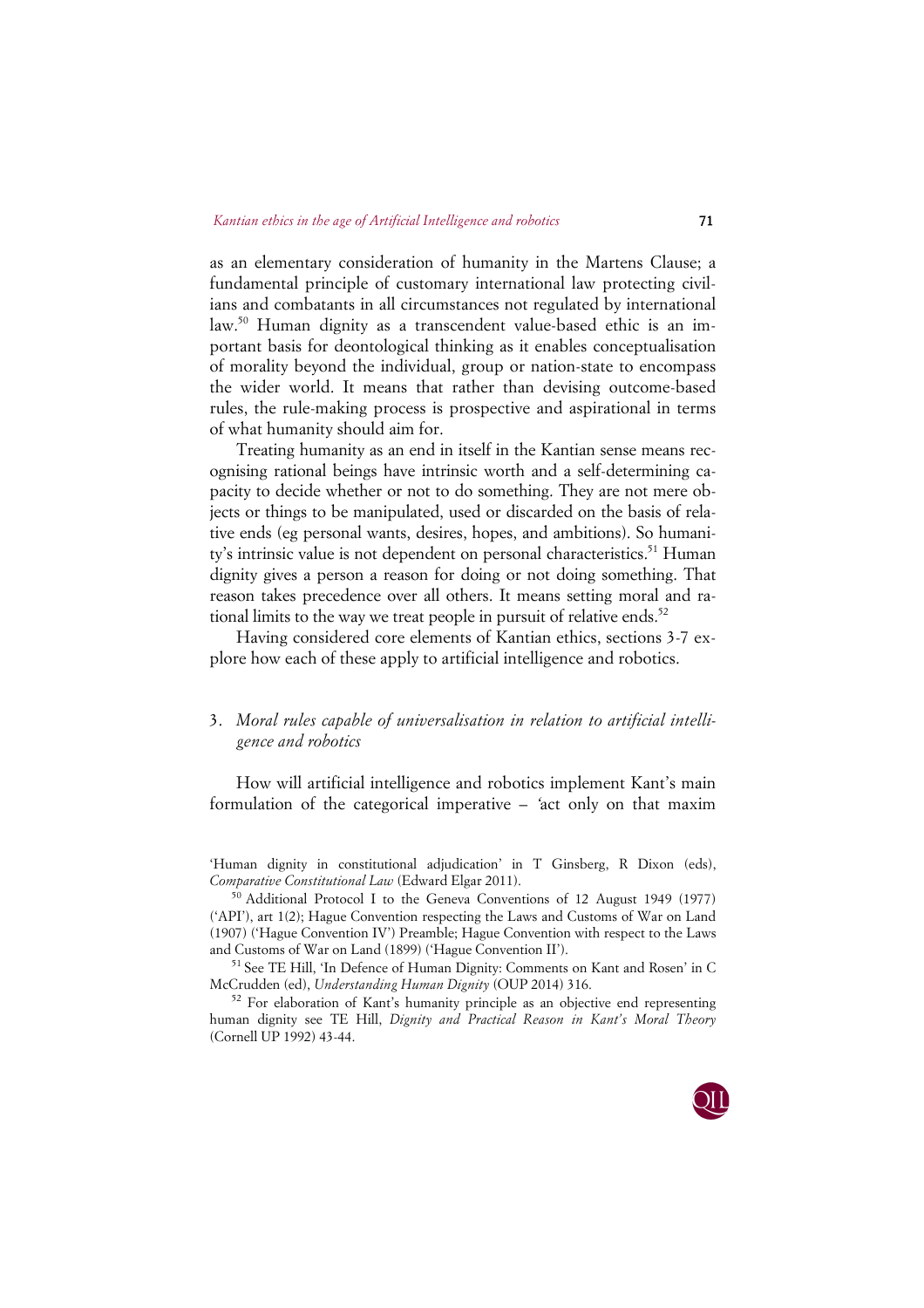through which you can at the same time will that it should become a universal law'? Artificial intelligence and robotics do not possess human rational thinking capacity or a free will to be able to understand what constitutes a rule that is inherently desirable, doable, and valuable for it to be capable of universalisation. But there is human agency in the design, development, testing, and deployment of such technology so that responsibility for implementing the categorical imperative resides with humans. Humans determine which rules are programmed into the technology to ensure ethical use and moral conduct. For these rules to be capable of universalisation they must be 'public and shareable'. In the civilian sphere, for example, there is much debate about open access and use of artificial intelligence to gather personal data, potentially compromising privacy.<sup>53</sup> In the military sphere, discussions on lethal autonomous weapons under the auspices of the UN Convention on Certain Conventional Weapons represent a process for universalisation of rules which may regulate or ban such weapons. Indeed, there is emerging *opinio juris* among some states for a preventative prohibition rule, and a majority of states recognise that any rules regulating lethal autonomous weapons must take account of ethical, legal, and humanitarian considerations. <sup>54</sup> The potentially broad purposes and uses of artificial intelligence and robotics technology may lead to competing rules emerging which may or may not be capable of universalisation. Some preliminary issues related to the nature and type of rules are considered here.

*How* will rules be generated to regulate ethical use and operation of the technology? This depends on whether the technology is intended to completely replace human functions and rational thinking or to complement and supplement such human characteristics. Fully autonomous technology refers to artificial intelligence and robotics replacing human rational thinking capacity and free will so that rules emerge from the technology itself rather than humans. Human-machine integrated technology, on the other hand, refers to technology that supports and assists

<sup>53</sup> See Ipsos Mori Report, 'Public views of machine learning: findings from public research and engagement conducted on behalf of the Royal Society' (April 2017) 48-51.

<sup>54</sup> For discussion of emerging *opinio juris* on lethal autonomous weapons see O Ulgen, '''World Community Interest" approach to interim measures on "robot weapons": revisiting the *Nuclear Test Cases*' (2016) 14 New Zealand YB Intl L (forthcoming) s III.A.

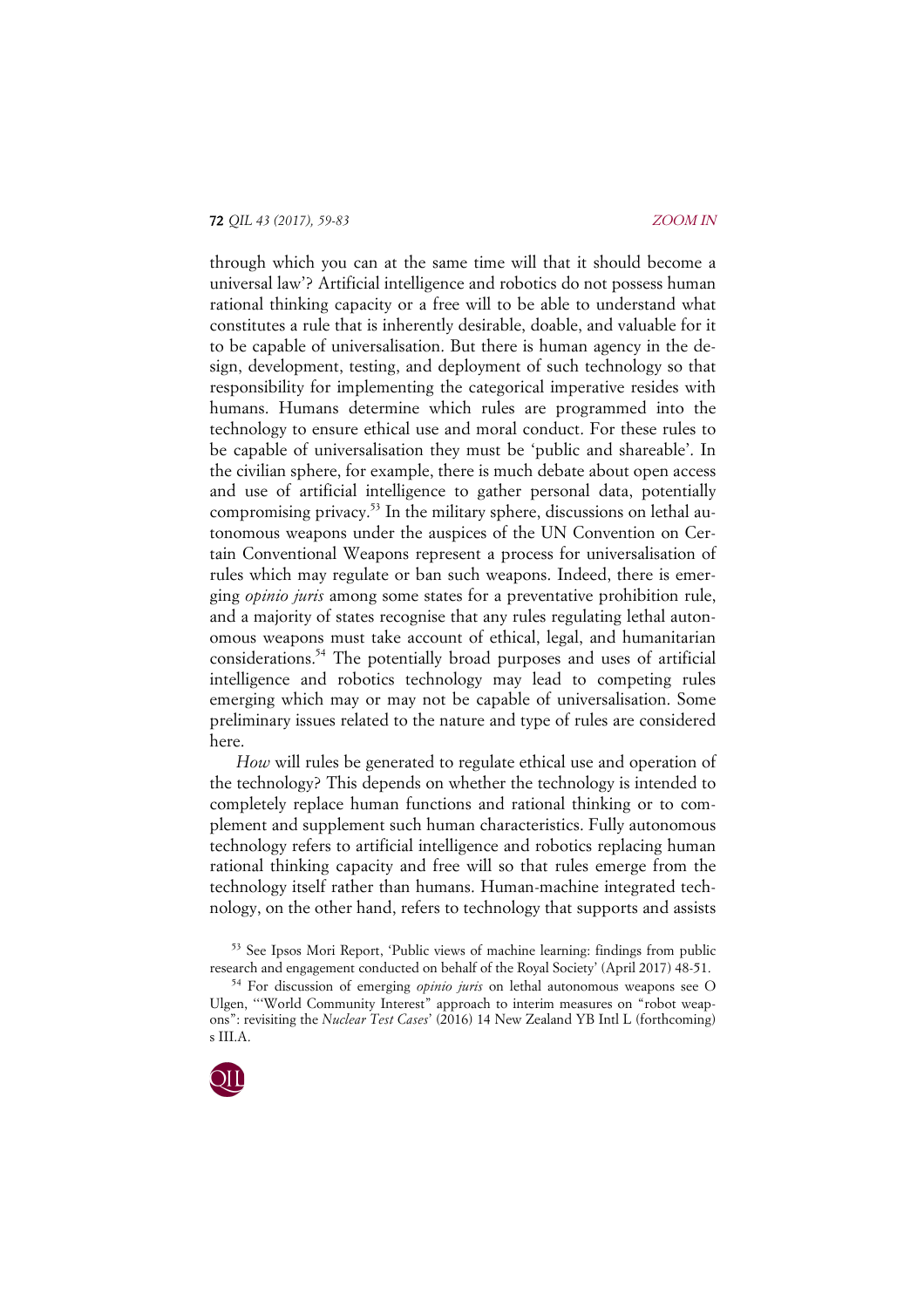humans in certain circumstances so that rules are created, influenced, controlled, and tailored by a combination of human and machine interaction and intervention. Both kinds of rule-generating approaches have ethical implications.

## 3.1. *Fully autonomous rule-generating approach*

A fully autonomous rule-generating approach would mean the technology produces its own rules and conduct without reference to or intervention from humans. After the initial design and programming by humans, the technology makes its own decisions. This is 'machine learning' or 'dynamic learning systems' whereby the machine relies on its own databank and experiences to generate future rules and conduct.<sup>55</sup> Fully autonomous weapons systems, for example, would have independent thinking capacity as regards acquiring, tracking, selecting, and attacking human targets in warfare based on previous experience of military scenarios.<sup>56</sup> Such an approach presents challenges. There is uncertainty and unpredictability in the rules that a fully autonomous weapons system would generate beyond what it has been designed to do, so that it would not comply with international humanitarian law or Kantian ethics. In the civilian sphere, fully autonomous technology may generate rules that adversely impact on human self-worth and progress by causing human redundancies, unemployment, and income instability and inequality. Adverse impact on human self-worth and progress, and uncertainty and unpredictability in the rule-generating process are contrary to what is fundamentally beneficial to humankind; such a process cannot produce rules that are inherently desirable, doable, valuable, and capable of universalisation. A perverse 'machine subjectivity' or

<sup>56</sup> See 'Report of the ICRC Expert Meeting, Autonomous Weapon Systems: Technical, Military, Legal and Humanitarian Aspects' (9 May 2014) ('2014 ICRC Report'); 'Report of the ICRC Expert Meeting, Autonomous Weapon Systems: Implications of Increasing Autonomy in the Critical Functions of Weapons' (15-16 March 2016) ('2016 ICRC Report'); Ulgen (forthcoming) (n 45).



<sup>55</sup> See P Asaro, 'Roberto Cordeschi on Cybernetics and Autonomous Weapons: Reflections and Responses' (2015) 3 Paradigmi. Rivista di critica filosofica 83-107, 96-98; MJ Embrechts, F Rossi, F-M Schleif, JA Lee, 'Advances in artificial neural networks, machine learning,and computational intelligence' (2014) 141 Neurocomputing 1-2.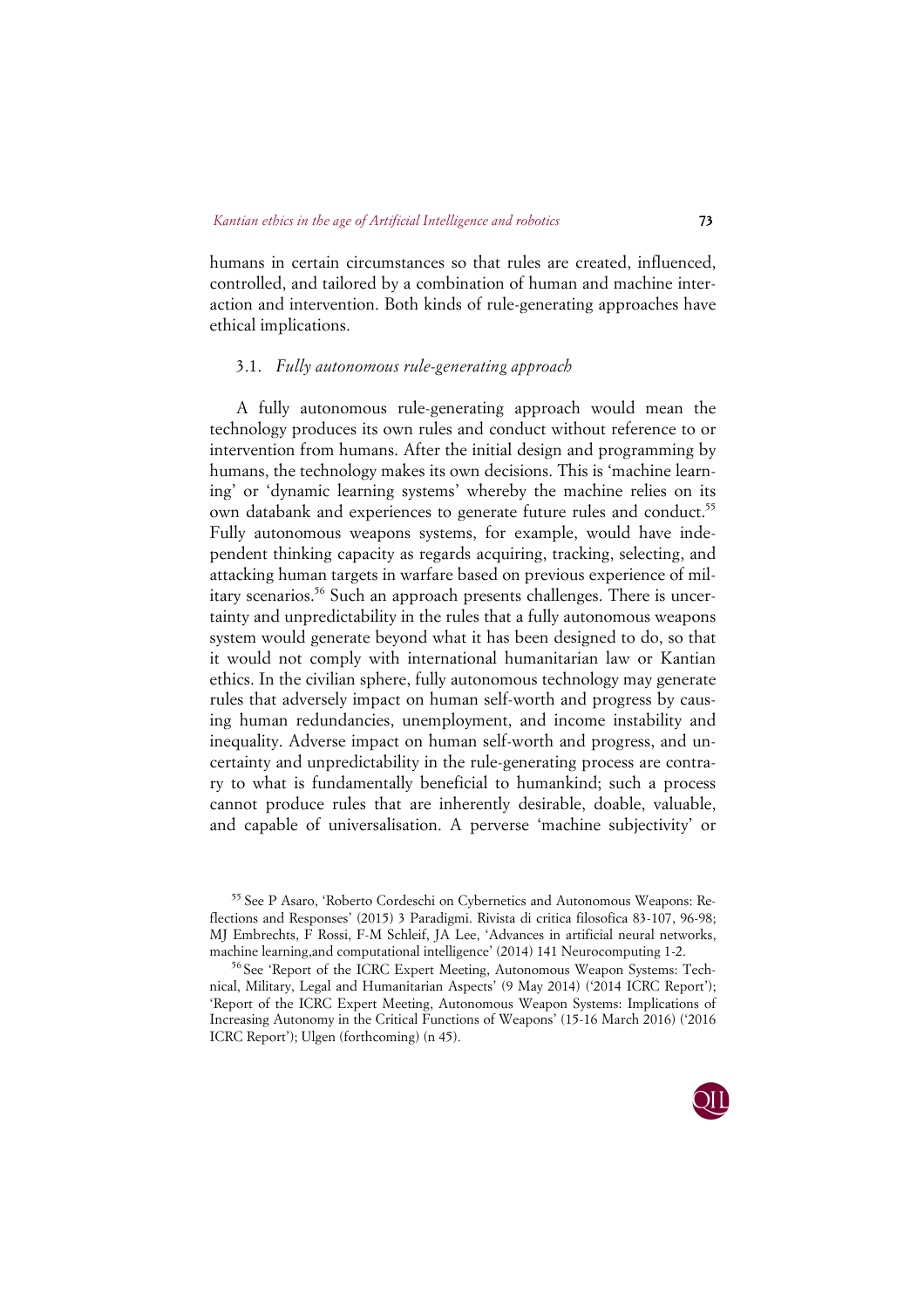'machine free will' would exist without any constraints, similar to Kant's 'hypothetical imperatives' formed by human subjective desires.

## 3.2. *Human-machine rule-generating approach*

A human-machine rule-generating approach currently exists in both the civilian and military spheres. IBM, for example, prefers the term 'augmented intelligence' rather than artificial intelligence because this better reflects their aim to build systems that enhance and scale human expertise and skills rather than replace them.<sup>57</sup> The technology is focused on practical applications that assist people in performing welldefined tasks (eg robots that clean houses; robots working with humans in production chains; warehouse robots that take care of the tasks of an entire warehouse; companion robots that entertain, talk, and help elderly people maintain contact with friends, relatives, and doctors). In the military sphere, remotely controlled and semi-autonomous weapons combine human action with weapons technology. Human intervention is necessary to determine when it is appropriate to carry out an attack command or to activate an abort mechanism. This kind of rulegenerating approach keeps the human at the centre of decision-making. But what happens if there are interface problems between the human and machine (eg errors; performance failures; breakdown of communication; loss of communication link; mis-coordination)?<sup>58</sup> This may prove fatal in human-weapon integrated systems reliant on communication and co-ordination, and a back-up system would need to be in place to suspend or abort operations. What happens if the technology is hacked to produce alternative or random rules that cause malfunction, nonperformance, or harmful effects? The same problem applies to fully autonomous technology and seems a good reason for restricting use and performance capability to set tasks, controlled scenarios or environments where any potential harm is containable.

<sup>57</sup> F Rossi, 'Artificial Intelligence: Potential Benefits and Ethical Considerations', Briefing Paper to the European Union Parliament Policy Department C: Citizens' Rights and Constitutional Affairs European Parliament (October 2016) <www.europarl.europa.eu/ RegData/etudes/BRIE/2016/571380/IPOL\_BRI(2016)571380\_EN.pdf>.

<sup>58</sup>Asaro (n 55) 90-91.

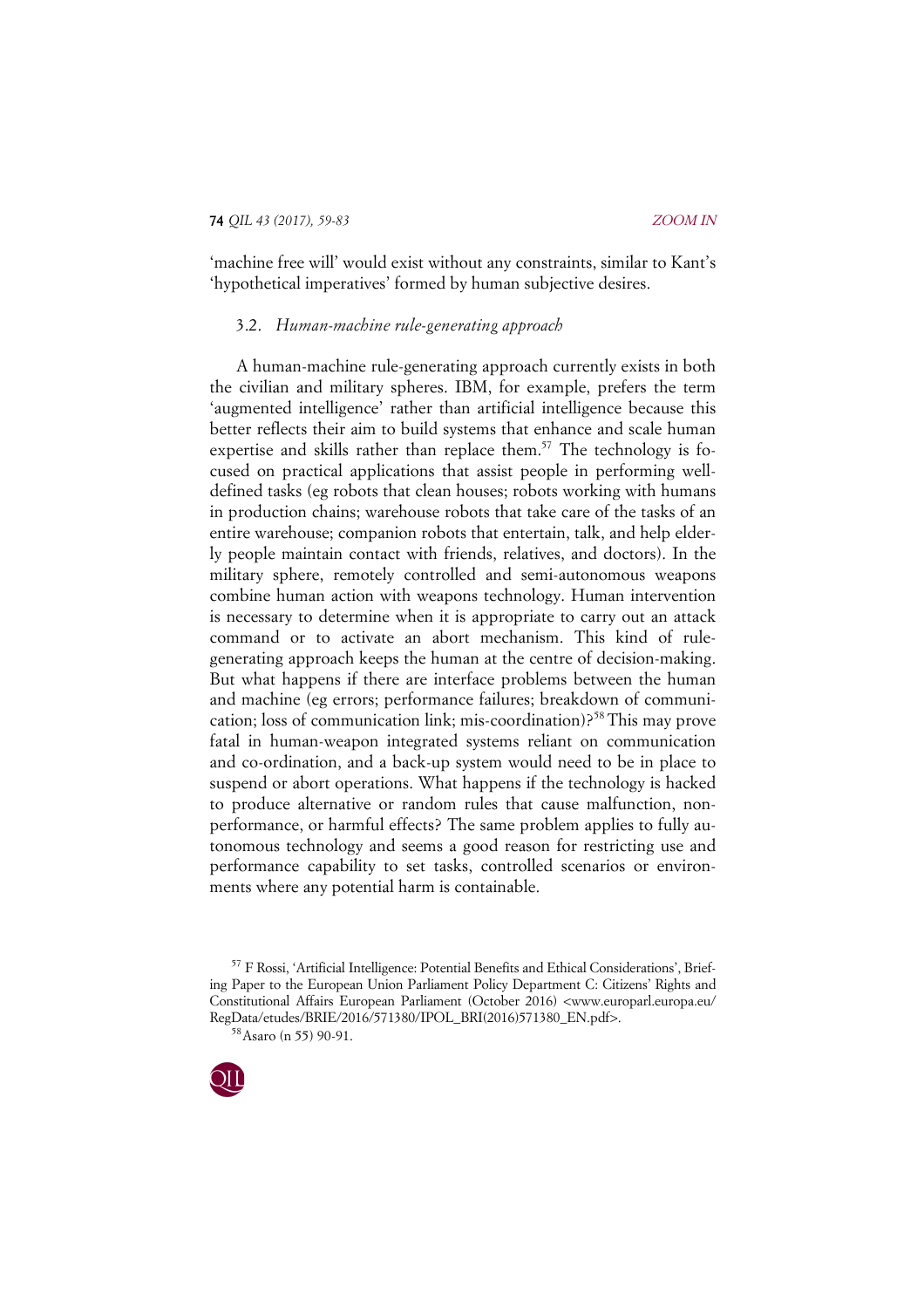The potential exclusion of non-human animals and inanimate objects from Kant's human-centric approach to the categorical imperative may directly apply to formulating ethical conduct in artificial intelligence and robots. If there is concern about machine unpredictability and uncertainty in generating its own rules, human intervention can set the categorical imperative as 'the technology must always prioritise human life over damage to property or non-human animal life'. This human-centric approach is already being trialled in self-driving cars with the German Government recently approving ethical guidelines for autonomous vehicles requiring that:

'the protection of human life enjoys top priority in a balancing of legally protected interests. Thus, within the constraints of what is technologically feasible, the systems must be programmed to accept damage to animals or property in a conflict if this means that personal injury can be prevented.'59

## 4. *Difference between 'human will' and 'machine will'*

Kant's autonomy of the will is hard to transpose into technology because it is reliant on concepts such as self-worth, dignity, freedom, rulemaking capacity, and interaction. A machine would not have a sense of these concepts or be able to attach value to them. "Human will" develops through character and experience to inform moral conduct. 'Machine learning' or 'dynamic learning systems' that generate rules and conduct based on a databank of previous experiences may resemble a form of 'machine will' that makes ethical choices based on internally learned rules of behaviour.<sup>60</sup> But the human will is much more dynamic, elusive, and able to cope with spontaneity in reaction to novel situations

<sup>59</sup> Rule 7, see Federal Ministry of Transport and Digital Infrastructure, 'Ethics Commission: Automated and Connected Driving' (June 2017) 11 <www.bmvi.de/ SharedDocs/EN/publications/report-ethics-commission.pdf?\_\_blob=publicationFile>.

<sup>60</sup> M O Riedl, 'Computational Narrative Intelligence: A Human-Centered Goal for Artificial Intelligence' (2016) CHI'16 Workshop on Human-Centered Machine Learning, 8 May 2016, San Jose, California, USA; M O Riedl, B Harrison, 'Using Stories to Teach Human Values to Artificial Agents' (2015) Association for the Advancement of Artificial Intelligence.

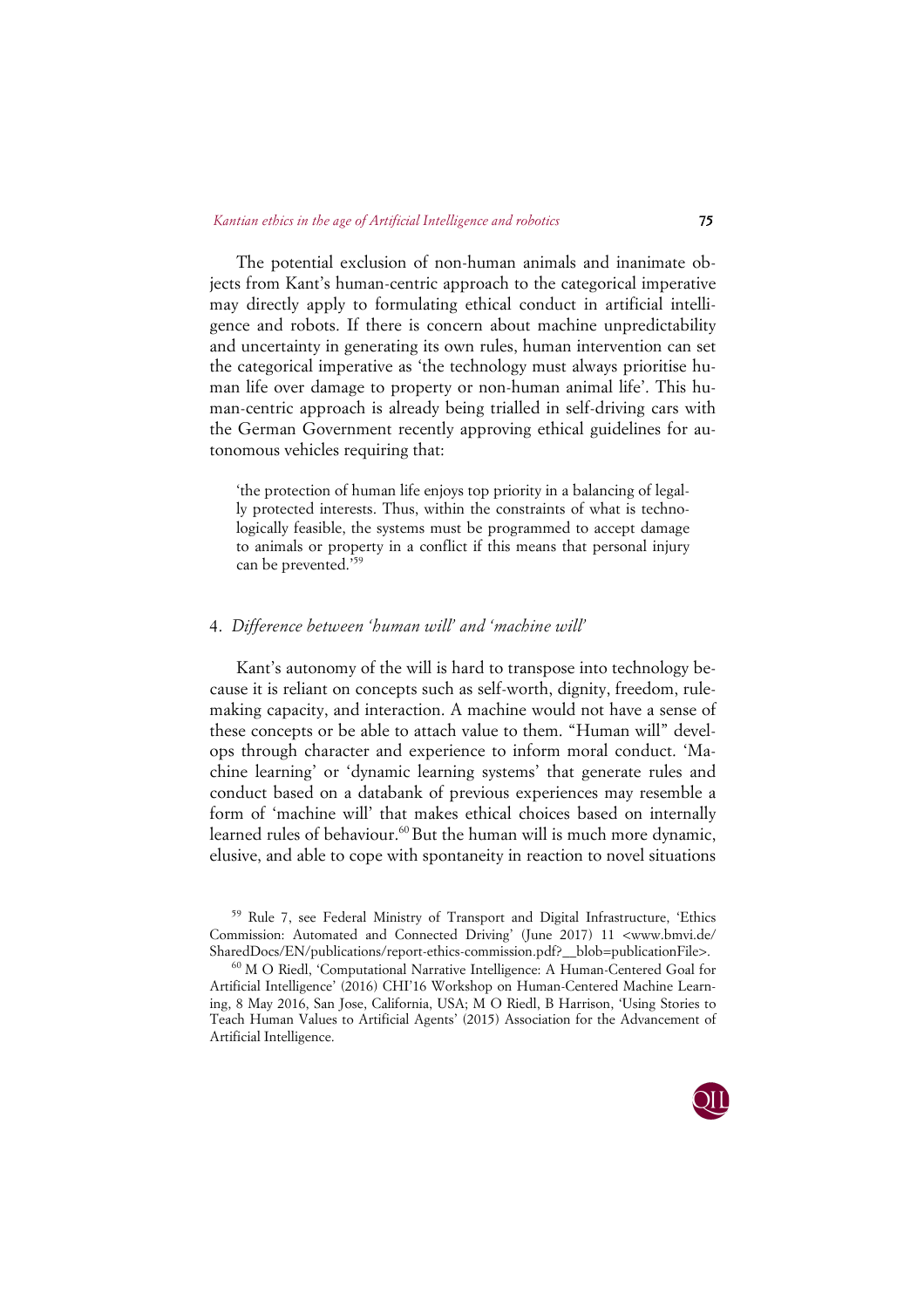which sit outside rule-based behavioural action and derive from human experience and intuition.

Autonomy of the will requires inner and outer development of the person to reach a state of moral standing and be able to engage in moral conduct. This is suggestive of an innate sense of right and wrong.<sup>61</sup> Can machines emulate this sort of 'will'? Artificial intelligence in autonomous weapons may allow machine logic to develop over time to identify correct and incorrect action, showing a limited sense of autonomy. But the machine does not possess a 'will' of its own nor does it understand what freedom is and how to go about attaining it by adopting principles that will develop inner and outer autonomy of the will. It has no selfdetermining capacity that can make choices between varying degrees of right and wrong. The human can decide to question or go against the rules but the machine cannot, except in circumstances of malfunction and mis-programming. It has no conception of freedom and how this could be enhanced for itself as well as humans. The machine will not be burdened by moral dilemmas so the deliberative and reflective part of decision-making (vital for understanding consequences of actions and ensuring proportionate responses) is completely absent. There is a limited sense in which artificial intelligence and robotics may mimic the outer aspect of Kant's autonomy of the will. Robots may have a common code of interaction to promote cooperation and avoid conflict among themselves. Autonomous weapons operating in swarms may develop principles that govern how they interact and coordinate action to avoid collision and errors. But these are examples of functional, machine-to-machine interaction that do not extend to human interaction, and so do not represent a form of autonomy of the will that is capable of universalisation.

When we talk about trust in the context of using artificial intelligence and robotics what we actually mean is reliability. Trust relates to claims and actions people make and is not an abstract thing.<sup>62</sup> Machines without autonomy of the will, in the Kantian sense, and without an ability to make claims cannot be attributed with trust. Algorithms cannot determine whether something is trustworthy or not. So trust is used

<sup>62</sup> O O'Neill, *Autonomy and Trust in Bioethics* (CUP 2002)



 $61$  See commentary on Kantian human will as related to a capacity to make things happen, intentionally and for reasons, unlike robots (n 15) 94.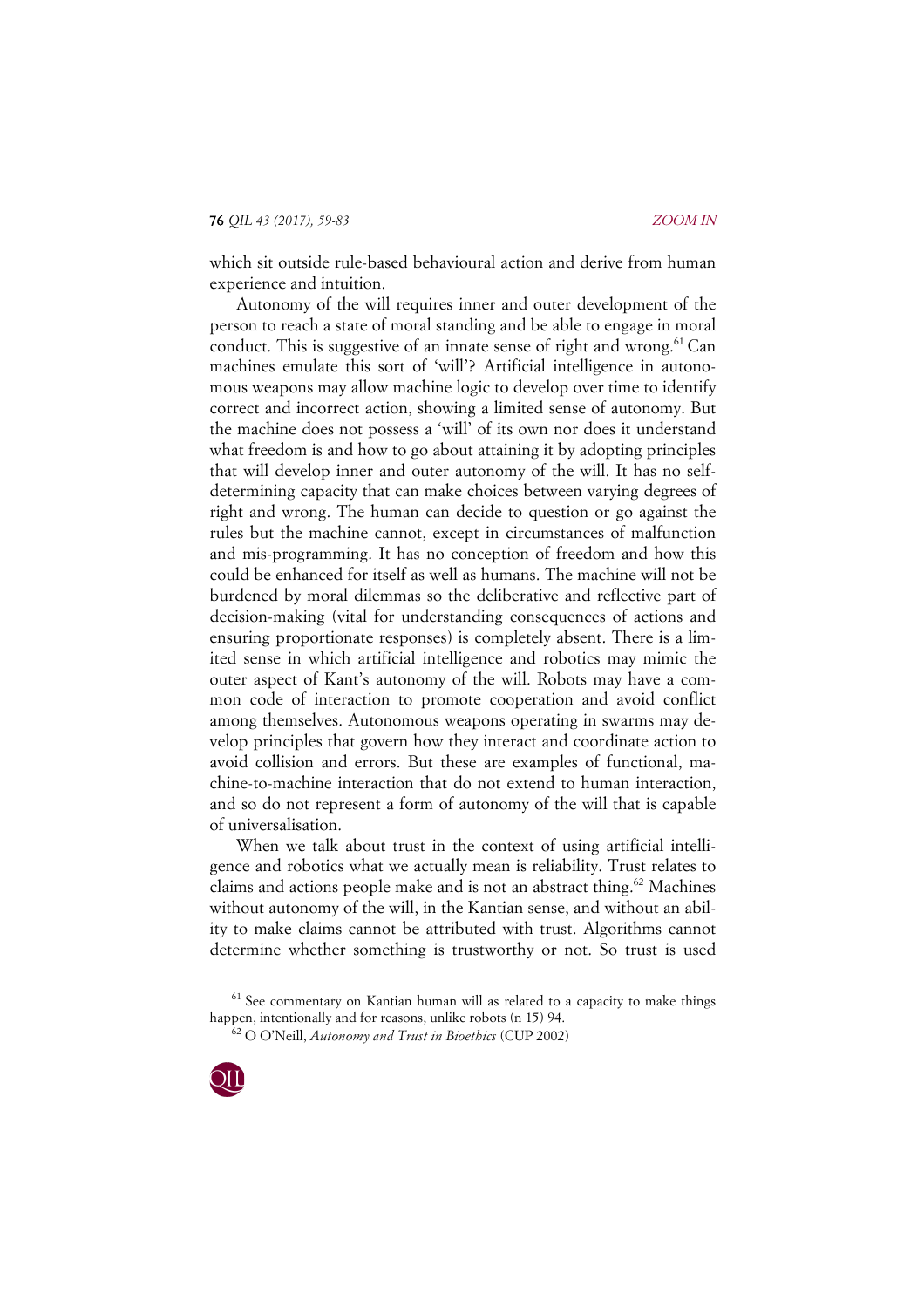metaphorically to denote functional reliability; that the machine performs tasks for the set purpose without error or minimal error that is acceptable. But there is also an extension of this notion of trust connected to human agency in the development and uses to which artificial intelligence and robotics are put. Can we trust humans involved in developing such technologies that they will do so with ethical considerations in mind – ie limiting unnecessary suffering and harm to humans, not violating fundamental human rights? Once the technology is developed, can we trust those who will make use of it to do so for benevolent rather than malevolent purposes? These questions often surface in debates on data protection and the right to privacy in relation to personal data trawling activities of technologies. Again, this goes back to what values will be installed that reflect ethical conduct and allow the technology to distinguish right from wrong.

#### 5. *Kantian notion of rational beings and artificial intelligence*

Kant's focus on the rational thinking capacity of humans relates to potential rather than actual possession of rationality, taking account of deficient rationality, immoral conduct, and situations where humans may deliberately act irrationally in order to gain some advantage over an opponent. Technology may be deemed to have rational thinking capacity if it engages in a pattern of logical thinking from which it rationalises and takes action. Although Kant's concept is specifically reserved for humans who can set up a system of rules governing moral conduct (a purely human endeavour and not one that can be mechanically produced), the capacity aspect may be fulfilled by artificial intelligence and robotics' *potential* rather than *actual* rational thinking. But this seems a low threshold raising concerns about predictability and certainty of the technology in real-life scenarios. So there would need to be much greater clarity and certainty about what sort of rationality the technology would possess and how it would apply in human scenarios.

When we compare machines to humans there is a clear difference between the logic of a calculating machine and the wisdom of human

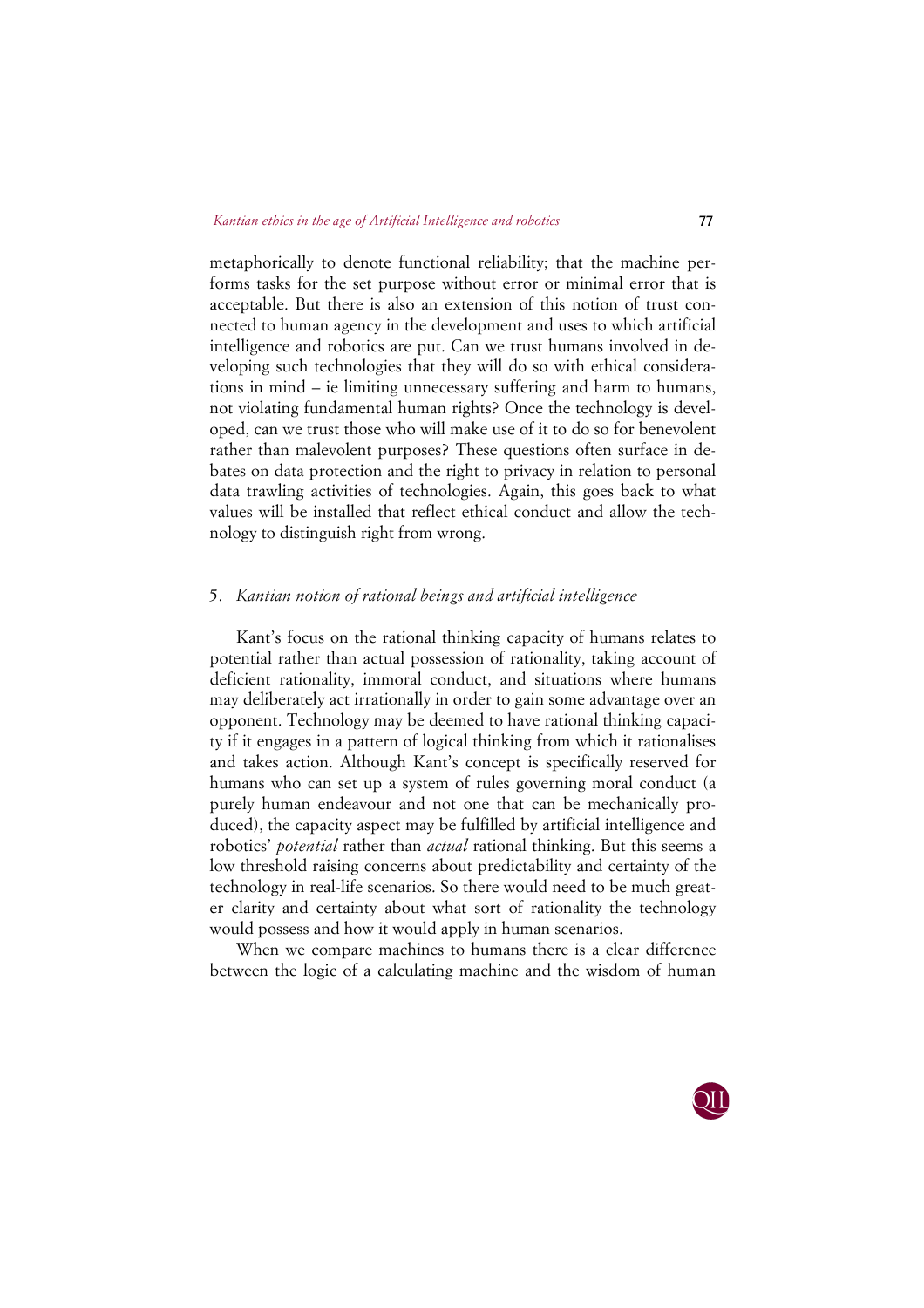judgment. <sup>63</sup> Machines perform cost effective and speedy peripheral processing activities based on quantitative analysis, repetitive actions, and sorting data (eg mine clearance; and detection of improvised explosive devices). They are good at automatic reasoning and can outperform humans in such activities. But they lack the deliberative and sentient aspects of human reasoning necessary in human scenarios where artificial intelligence may be used. They do not possess complex cognitive ability to appraise a given situation, exercise judgment, and refrain from taking action or limit harm. Unlike humans who can pull back at the last minute or choose a workable alternative, robots have no instinctive or intuitive ability to do the same. For example, during warfare the use of discretion is important to implementing rules on preventing unnecessary suffering, taking precautionary measures, and assessing proportionality. Such discretion is absent in robots.<sup>64</sup>

# 6. *Universal and particular moral reasoning in artificial intelligence and robotics*

How will artificial intelligence and robotics engage in moral reasoning in order to act ethically? Should the technology possess universal or particular moral reasoning? In ethical theory 'universality' of moral reasoning means in any situation where an agent morally ought to do something, there is a reason for doing so.<sup>65</sup> Kant's categorical imperative

 $63$  Weizenbaum (n 42), critically discusses the limitations of computer-based logical thinking after he developed the ELIZA computer programme to mimic the behaviour of a psychoanalyst; argues that computer intelligence is 'alien to genuine human problems and concerns' at 213, and that 'there is an aspect to the human mind, the unconscious, that cannot be explained by the information-processing primitives, the elementary information processes, which we associate with formal thinking, calculation, and systematic rationality' at 223.

<sup>65</sup> Darwall (n 33) 286.



<sup>64</sup> E Lieblich and E Benvenisti, 'The obligation to exercise discretion in warfare: why autonomous weapons systems are unlawful' in N Bhuta, S Beck, R Geiss, H-Y Liu, C Kress (eds), *Autonomous Weapons Systems Law, Ethics, Policy* (CUP 2016) argue that autonomous weapons systems violate the duty to exercise discretion under international humanitarian law because they have pre-determined decision-making capability which does not respect the individual by considering their case/position carefully and exercising discretion where necessary.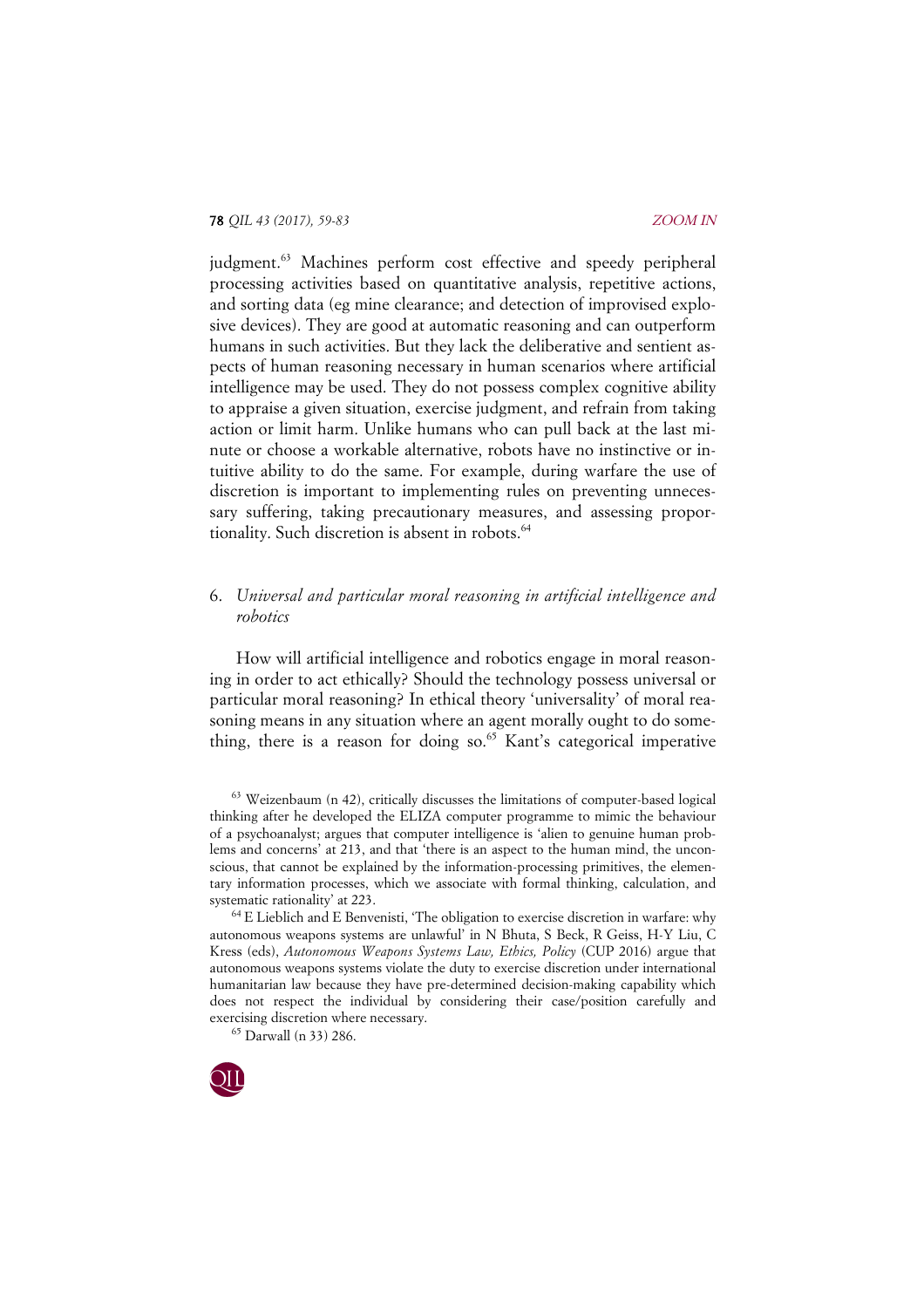makes it clear that it is a specific type of reason; one based on a rule capable of universalisation. In contrast, 'particular' moral reasoning does not rely on universal rules to justify moral obligations and reasons for actions, instead looking for analogous situations from which rules emerge.<sup>66</sup> Would universal moral reasoning in artificial intelligence include reference to all particular instances requiring particular moral reasoning?

Ongoing developments in the civilian and military spheres highlight moral dilemmas and the importance of human moral reasoning to mediate between competing societal interests and values. Companion robots may need to be mindful of privacy and security issues (eg protection and disclosure of personal data; strangers who may pose a threat to the person's property, physical and mental integrity) related to assisting their human companion and interacting with third parties (eg hospitals; banks; public authorities). Companion robots may need to be designed so that they do not have complete control over their human companion's life which undermines human dignity, autonomy, and privacy. Robots in general may need to lack the ability to deceive and manipulate humans so that human rational thinking and free will remain. Then there is the issue of whether fully autonomous weapons should be developed to replace human combatants in the lethal force decisionmaking process to kill another human being. Is there a universal moral reasoning that the technology could possess to solve such dilemmas? Or would it have to possess a particular moral reasoning, specific to the technology or scenario?

Human moral reasoning involves a combination of comprehension, judgment, experience, and emotions. It may also be dependent on societal, cultural, political, and religious factors. Arguably, the 1948 Universal Declaration of Human Rights provides a common standard of universal moral reasoning in setting out general human rights that are deemed universal, indivisible, and inviolable.<sup>67</sup> Particular moral reasoning may seek to limit factors relevant to reasoning based on the technology's capability or the scenario in which it is used. For example, an autonomous weapon that is capable only of targeting and destroying



<sup>66</sup> See eg J Dancy, *Moral Reasons* (Blackwell 1993); B Hooker, MO Little (eds), *Moral Particularism* (OUP 2000).

<sup>67</sup> Universal Declaration of Human Rights (United Nations) UN Doc A/810, 71, UN Doc A/RES/217(III) A, GAOR 3rd Session Part I, 71.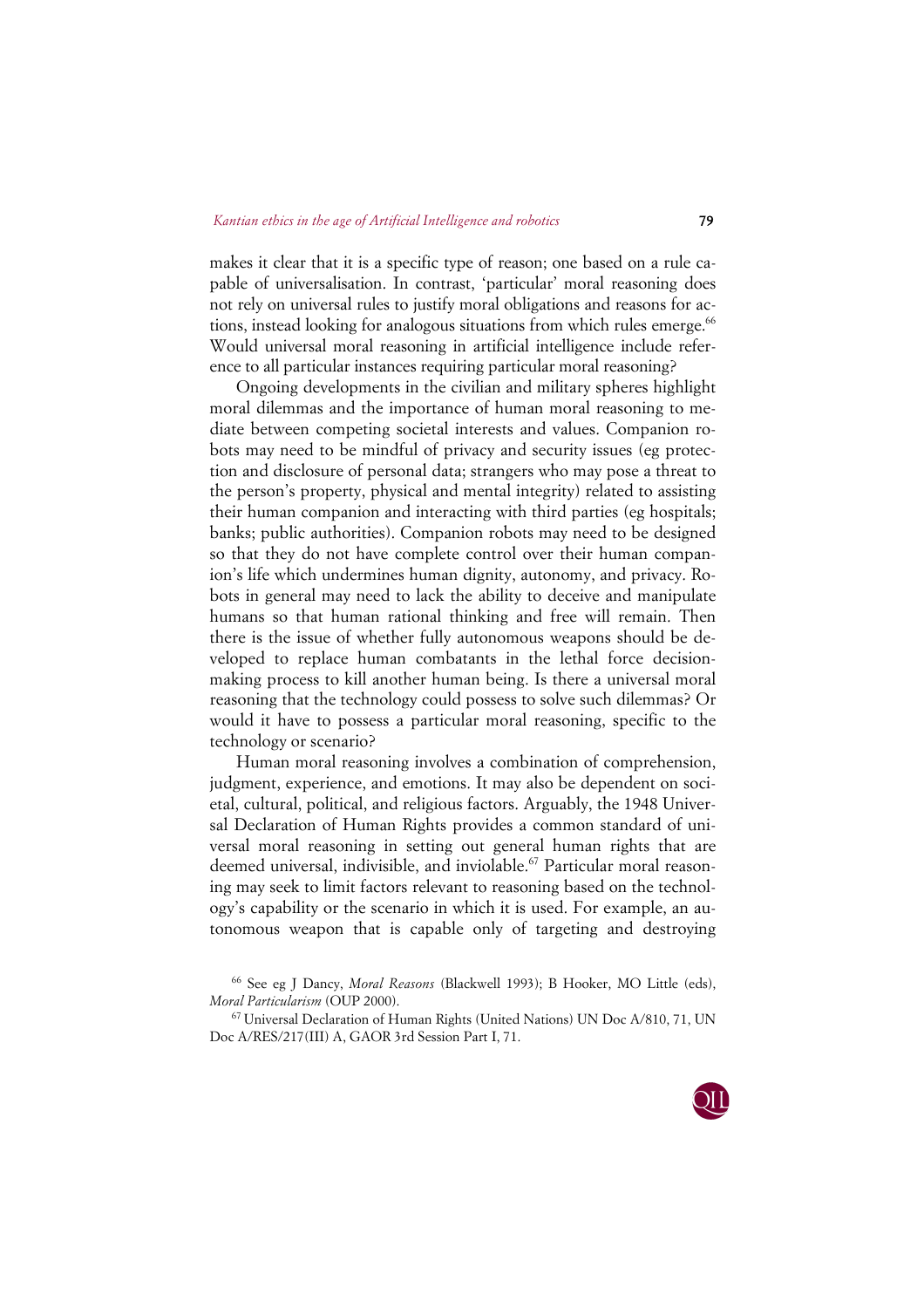buildings will not have to consider factors relating to the location, appearance, intentions, or activities of a human combatant. On the other hand, if the weapon is employed in uncomplicated and non-mixed areas and is capable of human targeting, it would have to engage in moral reasoning that complies with the principles of distinction, proportionality, and unnecessary suffering. 68

Machine moral reasoning, however, may or may not be able to interpret the relative significance and value of certain human rights which could lead to arbitrary and inconsistent application. It may be designed to use bias or cultural preferences in reaching moral decisions (eg favouring or not favouring different categories of rights such as 'first generation' rights to liberty and security, fair trial, privacy, freedom of political association and assembly; 'second generation' rights to housing, water and sanitation, education, and economic development; or the 'third generation' right to protection of the environment). One way to overcome this is to design the technology to be value-neutral in identifying human lives so that it is not based on cultural, racial, gender, or religious biases. An example is the German government's new ethical guidelines for autonomous vehicles which states that 'in the event of unavoidable accident situations, any distinction based on personal features (age, gender, physical or mental constitution) is strictly prohibited'.69 Or could the universal moral reasoning be identified from *jus cogens* norms and obligations *erga omnes*? Perhaps there is universal moral reasoning under 'third generation' rights, subject to some modification to take account of recent developments under the principle of humanity to broaden the content of such rights to include prevention of war, prevention of harm and violence, and protection against unnecessary suffering.<sup>70</sup>

# 7. *Can artificial intelligence and robotics respect human dignity and humanity as an end in itself?*

Human dignity is accorded by recognising the rational capacity and free will of individuals to be bound by moral rules, as well as through

<sup>68</sup>Arts 35(2), 48, 51, 57 API (n 50).  $69$  Rule 9 (n 59). <sup>70</sup> See generally Ulgen (n 54).

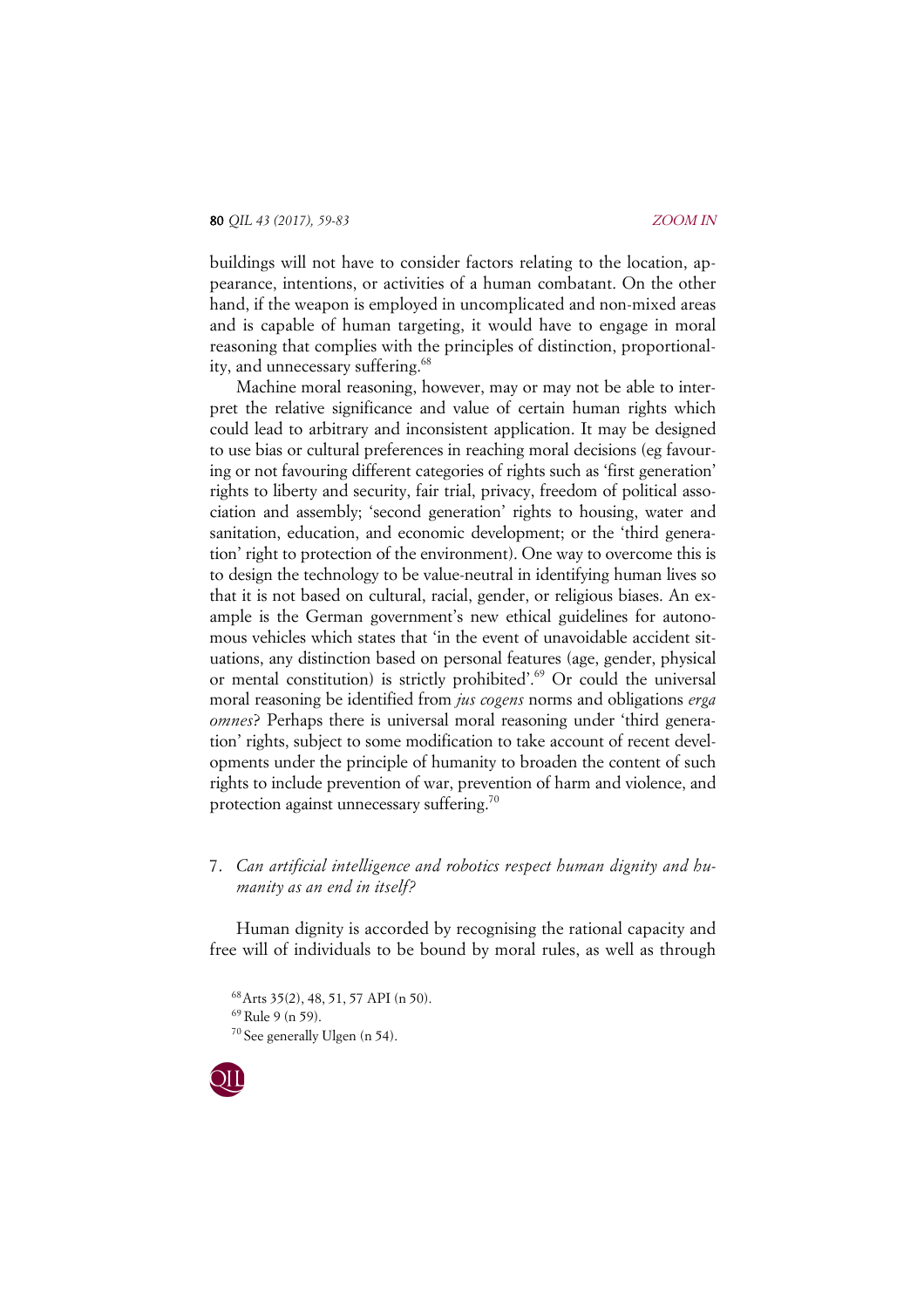notions of accountability and responsibility for wrongdoing.<sup>71</sup> We accept that when wrongdoing is committed someone needs to be held accountable and responsible. How can artificial intelligence express person-to-person accountability and fulfil this aspect of human dignity (ie accountability for wrongdoing means respecting moral agents as equal members of the moral community)? Could we ever accept artificial intelligence as equal members? There is also the matter of whether artificial intelligence and robotics will be able to treat humanity as an end in the Kantian sense.

In the military sphere the use of lethal autonomous weapons are arguably used for a relative end (ie the *desire* to eliminate a human target in the *hope* of preventing harm to others). For Kant, relative ends are lesser values capable of being replaced by an equivalent. Killing a human being in the *hope* that it will prevent further harm is insufficiently morally grounded to override human dignity and may be reckless if alternatives and consequences are not considered. Utilitarians may counter that balancing interests involves consideration of the greater good, which in this instance is to prevent harm to others.<sup>72</sup> Consequentialist thinking and the utilitarian calculus are reflected in the proportionality principle under art 51 API, requiring assessment of whether an attack is expected to cause excessive incidental loss of civilian life in relation to the concrete and direct military advantage anticipated. But utilitarianism cannot overcome the problem of applying a quantitative assessment of life for prospective greater good that treats the humans sacrificed as mere objects, and creates a hierarchy of human dignity. Unless autonomous weapons can only be used to track and identify rather than eliminate a human target, they would extinguish a priceless and irreplaceable objective end possessed by all rational beings; human dignity.73

Using autonomous weapons to extinguish life removes the reason for having morals in the first place; human dignity of rational beings with autonomy of the will. In doing so a relative end is given priority over an objective end.<sup>74</sup> Lack of face-to-face killing creates a hierarchy

<sup>74</sup> C Heyns, 'Autonomous weapons systems and human rights law' (Presentation made at the informal expert meeting organised by the state parties to the Convention on



<sup>71</sup> See Darwall (n 33) 291 discussing morality as mutual accountability.

 $72$  Bentham (n 11).

 $73$  See generally Ulgen (2016) (n 45).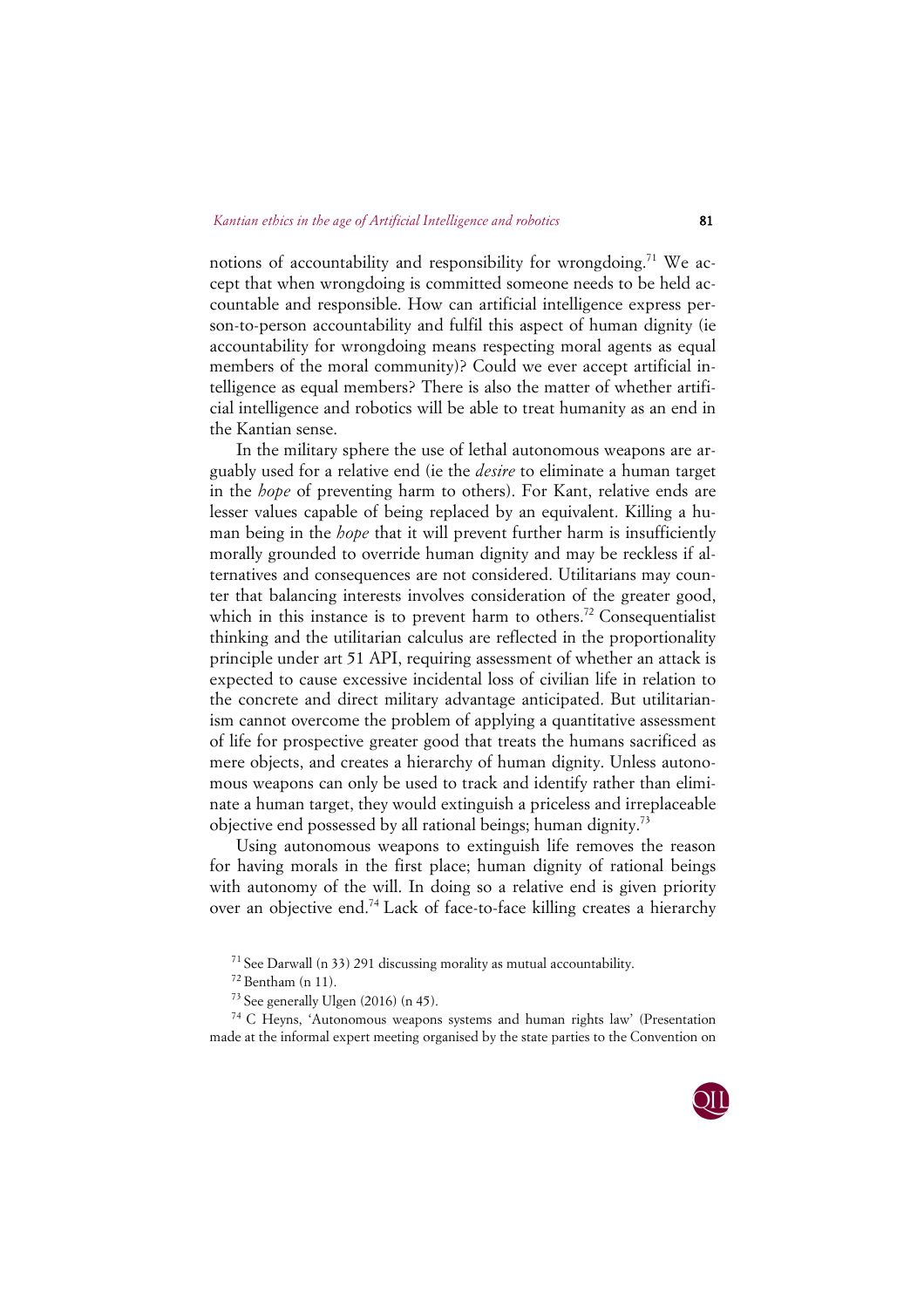of human dignity. Military personnel, remote pilots, commanders, programmers, and engineers are immune from rational and ethical decision-making to kill another human being and do not witness the consequences. By replacing the human combatant with a machine the combatant's human dignity is not only preserved but elevated above the human target. This can also be seen as a relative end in that it selfishly protects your own combatants from harm at all costs including violating the fundamental principle of humanity as an objective end.<sup>75</sup>

#### 8. *Conclusion*

Kantian ethics provide a human-centric approach to formulating moral rules. The central elements of Kantian ethics lead towards a focus on human self-determining capacity for rule-making and rule adherence. These elements illustrate the essential ways in which human attributes and capabilities, such as practical reasoning, exercising judgment, self-reflection and deliberation allow for the formation of moral rules that are capable of universalisation. Such human attributes and capabilities are non-existent in artificial intelligence and robotics so that human agency must be at the forefront of designing and taking responsibility for their ultimate conduct and action. A limited sense of rational thinking capacity can be programmed in the machine but it will not have the self-reflective and deliberative human capacities, as developed under the Kantian notion of rational beings, so that the machine will not be able to assess a given situation and exercise discretion in choosing a particular action or not. In closed scenarios where the technology is used for defined tasks, as seen in the civilian sphere, this limited rational thinking capacity may be appropriate as it will not be necessary to exercise discretion.

Whether rules can be created to meet the Kantian categorical imperative standard depends on whether there is a fully autonomous rule-

<sup>75</sup> See Hill (n 52) ch 10 considering whether Kantian human dignity allows for this sort of hierarchy in relation to terrorists and hostage situations.



Certain Conventional Weapons 13–16 May 2014, Geneva, Switzerland) 8; C Heyns, 'Autonomous weapons systems: living a dignified life and dying a dignified death' in Bhuta (et al) (n 64).